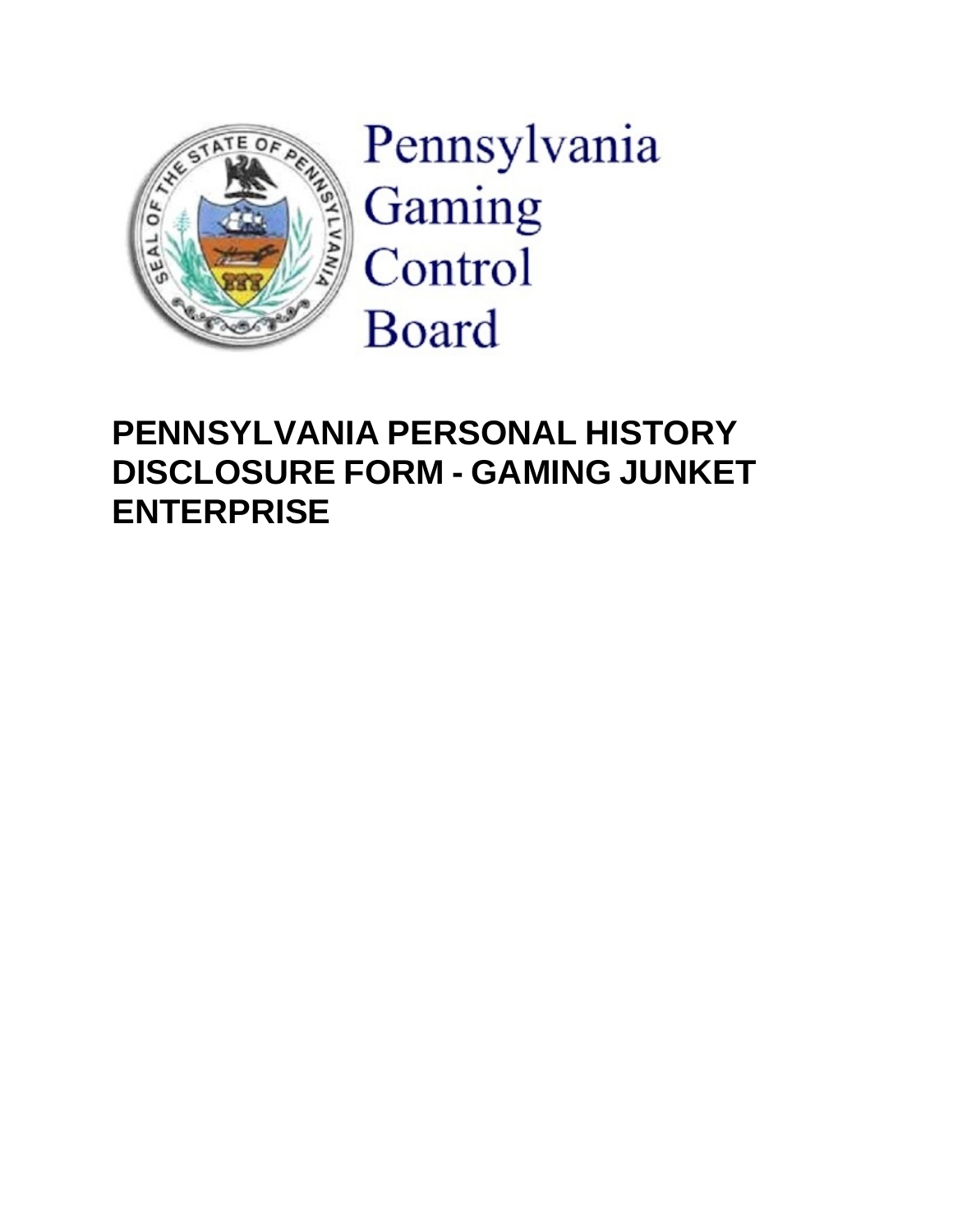# **INSTRUCTIONS**

PLEASE READ ALL INSTRUCTIONS CAREFULLY BEFORE COMPLETING THIS FORM.

#### **I. COMPLETING THIS FORM:**

- A. YOU MUST MAKE ACCURATE STATEMENTS AND INCLUDE ALL MATERIAL FACTS. ANY MISREPRESENTATION, FALSIFICATION, OMISSION OR THE FAILURE TO PROVIDE UPDATED REQUESTED INFORMATION, MAY RESULT IN THE DENIAL OF YOUR APPLICATION.
- B. SHOULD YOU BE UNABLE TO UNDERSTAND THIS FORM FULLY IN ENGLISH, IT IS YOUR RESPONSIBILITY TO ACQUIRE ADEQUATE MEANS OF TRANSLATION. IF YOU SUBMIT A DOCUMENT TO THE BOARD THAT IS IN A LANGUAGE OTHER THAN ENGLISH, YOU MUST ALSO SUBMIT AN ENGLISH TRANSLATION COMPLIANT WITH 58 PA. CODE §423A.1 (H).
- C. READ EACH QUESTION CAREFULLY PRIOR TO ANSWERING. ANSWER EVERY QUESTION COMPLETELY. DO NOT LEAVE BLANK SPACES. IF A QUESTION DOES NOT APPLY TO YOU, INDICATE "DOES NOT APPLY" IN RESPONSE TO THAT QUESTION. FAILURE TO PROVIDE A RESPONSE TO EVERY QUESTION COULD RESULT IN THE REJECTION OF YOUR APPLICATION.
- D. ALL ENTRIES ON THIS FORM, EXCEPT INITIALS AND SIGNATURES, MUST BE TYPED OR PRINTED IN BLOCK LETTERING. IF YOUR FORM IS NOT LEGIBLE, IT WILL NOT BE ACCEPTED. YOU MUST USE **BLUE** INK TO PERSONALLY ENTER YOUR INITIALS AND THE DATE IN THE SPACE PROVIDED ON THE BOTTOM OF EACH PAGE OF THE FORM.
- E. IF THE SPACE AVAILABLE IS INSUFFICIENT TO RESPOND TO A QUESTION, YOU ARE TO SUPPLY THE REQUIRED INFORMATION ON AN ATTACHMENT PAGE AND CLEARLY IDENTIFY WHICH QUESTION YOU ARE ANSWERING. THE BLANK PAGE MAY BE USED TO PROVIDE THIS ADDITIONAL INFORMATION. YOU MUST USE **BLUE** INK TO PERSONALLY ENTER YOUR INITIAL AND THE DATE AT THE BOTTOM OF EACH OF THESE ATTACHMENT PAGES.
- F. IF YOU MAKE ANY MODIFICATION TO THE PRE-PRINTED QUESTIONS OR INFORMATION CONTAINED IN THIS FORM, YOUR APPLICATION WILL BE REJECTED. ONCE YOUR APPLICATION IS ACCEPTED, IT BECOMES THE PROPERTY OF THE BOARD AND WILL NOT BE RETURNED.
- G. CONFIDENTIAL INFORMATION (AS DEFINED IN 58 PA. CODE §401A.3) SUPPLIED TO THE BOARD OR OTHERWISE OBTAINED SHALL NOT BE REVEALED EXCEPT IN THE COURSE OF THE NECESSARY ADMINISTRATION OF THE GAMING ACT, OR UPON THE LAWFUL ORDER OF A COURT OF COMPETENT JURISDICTION OR, WITH THE APPROVAL OF THE ATTORNEY GENERAL, TO A DULY AUTHORIZED LAW ENFORCEMENT AGENCY. AN APPLICANT OR LICENSE, REGISTRATION, CERTIFICATE OR PERMIT HOLDER WAIVES ANY LIABILITY OF THE COMMONWEALTH OF PENNSYLVANIA AND ITS INSTRUMENTALITIES AND AGENTS FOR ANY DAMAGES RESULTING FROM ANY DISCLOSURE OR PUBLICATION IN ANY MANNER, OTHER THAN A WILLFULLY UNLAWFUL DISCLOSURE OR PUBLICATION.
- H. DISCLOSURE OF YOUR SOCIAL SECURITY NUMBER IS MANDATORY IN ORDER FOR THE PGCB TO COMPLY WITH THE FEDERAL SOCIAL SECURITY ACT PERTAINING TO CHILD SUPPORT ENFORCEMENT, AS IMPLEMENTED IN THE COMMONWEALTH OF PENNSYLVANIA AT 23 PA. C.S. § 4304.1(A). THE SOCIAL SECURITY NUMBER WILL ALSO BE USED TO CONFIRM THE IDENTIFICATION OF THE APPLICANT OR LICENSEE AND WILL NOT BE USED AS A PERSONAL IDENTIFICATION NUMBER BY THE PGCB.
- I. PURSUANT TO 58 PA. CODE §423A.5, ONCE THE APPLICATION HAS BEEN FILED, THE APPLICANT **MAY NOT** WITHDRAW ITS APPLICATION WITHOUT THE PERMISSION OF THE BOARD.
- J. A LICENSE, PERMIT, CERTIFICATION OR REGISTRATION ISSUANCE, RENEWAL OR OTHER APPROVAL ISSUED BY THE BOARD IS A REVOCABLE PRIVILEGE. NO PERSON HOLDING A LICENSE, PERMIT, CERTIFICATION OR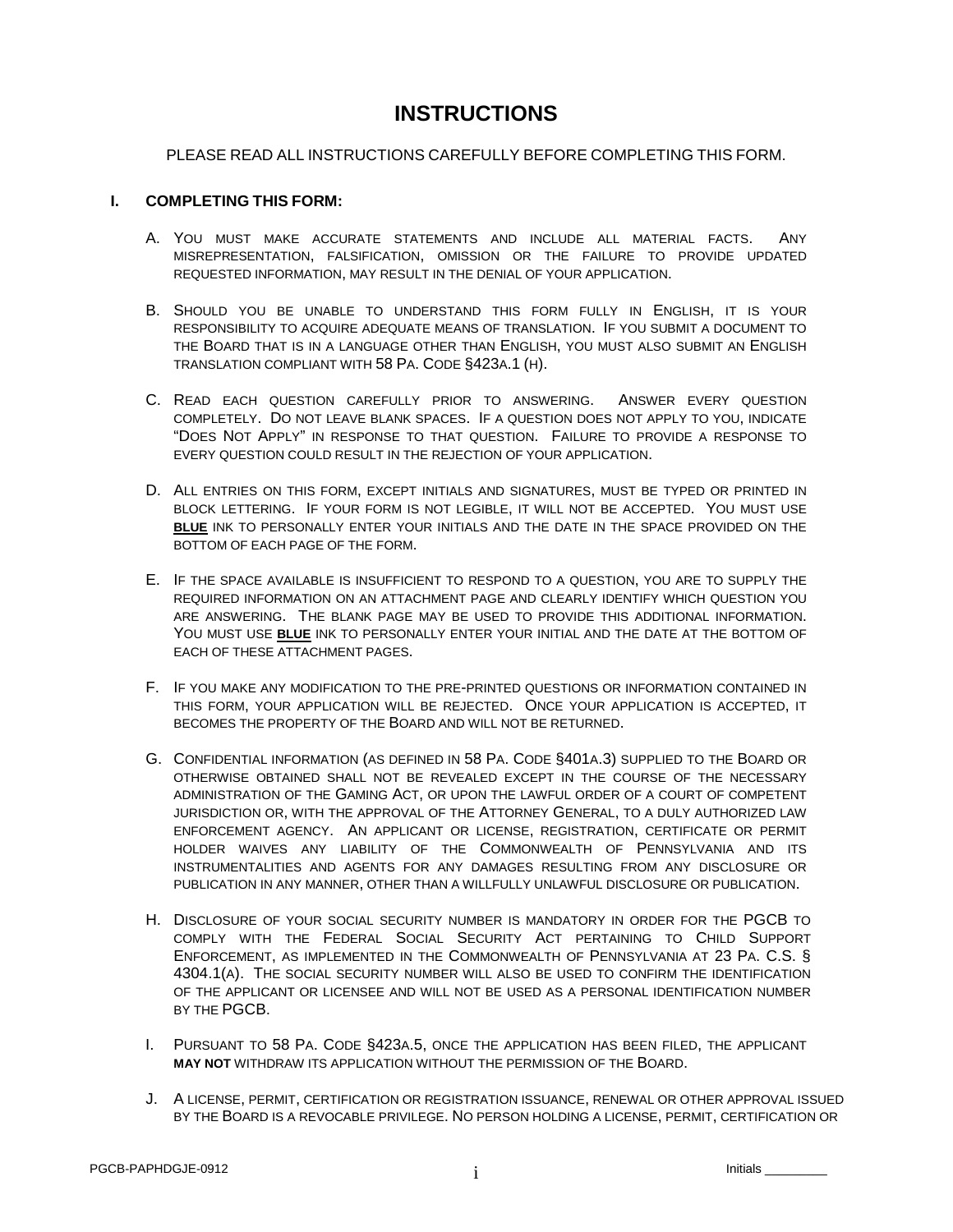REGISTRATION, RENEWAL, OR OTHER APPROVAL IS DEEMED TO HAVE ANY PROPERTY RIGHTS RELATED TO THE LICENSE, PERMIT, CERTIFICATION OR REGISTRATION.

**THE ORIGINAL FORM, ONE PAPER COPY, AND ONE COMPACT DISC (CD) CONTAINING ALL FORMS** MUST BE SENT WITH THE ENTIRE APPLICATION PACKAGE TO THE PENNSYLVANIA GAMING CONTROL BOARD, BUREAU OF LICENSING, 303 WALNUT STREET, VERIZON TOWER, HARRISBURG, PA 17101 WITH THE APPROPRIATE FEES. PLEASE REFER TO THE LICENSING SECTION OF THE BOARD'S WEBSITE FOR CD FORMATTING REQUIREMENTS.

#### **AN APPLICATION THAT HAS BEEN ACCEPTED FOR FILING AND ALL RELATED MATERIALS SUBMITTED TO THE BOARD SHALL BECOME THE PROPERTY OF THE BOARD AND WILL NOT BE RETURNED TO THE APPLICANT.**

#### **II. BE SURE TO:**

- A. SIGN THE AFFIDAVIT, RELEASE AUTHORIZATION AND WAIVER OF LIABILITY FORMS IN THE PRESENCE OF A NOTARY PUBLIC, JUSTICE OF THE PEACE, COMMISSIONER FOR DECLARATIONS OR OTHER PERSON LEGALLY AUTHORIZED TO NOTARIZE YOUR SIGNATURE.
- B. CHECK TO ENSURE THAT YOU HAVE PLACED YOUR INITIALS AND THE DATE ON THE BOTTOM OF EACH PAGE OF THIS FORM IN THE SPACE PROVIDED AND ON ANY ATTACHMENT PAGES.

#### **III. BEFORE YOU SUBMIT THIS FORM TO THE BOARD, BE SURE THAT:**

- A. YOU HAVE REVIEWED THE FILING INSTRUCTIONS FOR THE QUALIFICATION THAT YOU ARE SEEKING.
- B. YOU HAVE INCLUDED ALL REQUIRED ATTACHMENTS LISTED IN THIS FORM.
- C. THE AFFIDAVIT, RELEASE AUTHORIZATION AND WAIVER OF LIABILITY FORMS ARE NOTARIZED ON THE ORIGINAL APPLICATION.
- D. EVERY QUESTION HAS BEEN ANSWERED COMPLETELY.
- E. YOU RETAIN A COMPLETED COPY OF YOUR FORM FOR YOUR OWN RECORDS.
- F. YOU KEEP A BLANK COPY OF THE FORM. WHEN YOU NEED TO UPDATE INFORMATION, YOU CAN USE THE APPROPRIATE PAGES FROM THE BLANK FORM TO PROVIDE THE INFORMATION.
- G. YOU USE BLUE INK WHERE YOU SIGN, INITIAL AND DATE YOUR RENEWAL FORM. USING BLUE INK WILL MAKE IT CLEAR THAT YOUR FORM IS TO BE CONSIDERED AN ORIGINAL AND NOT A PHOTOCOPY.

**NOTE: YOU WILL BE REQUIRED TO PROVIDE FINGERPRINTS TO THE BOARD FOR INVESTIGATION PURPOSES. A FINGERPRINT PACKAGE WILL BE SENT BY THE BUREAU OF INVESTIGATIONS AND ENFORCEMENT TO THE RESIDENTIAL ADDRESS SUPPLIED ONCE THE APPLICATION IS RECEIVED BY THE BOARD.**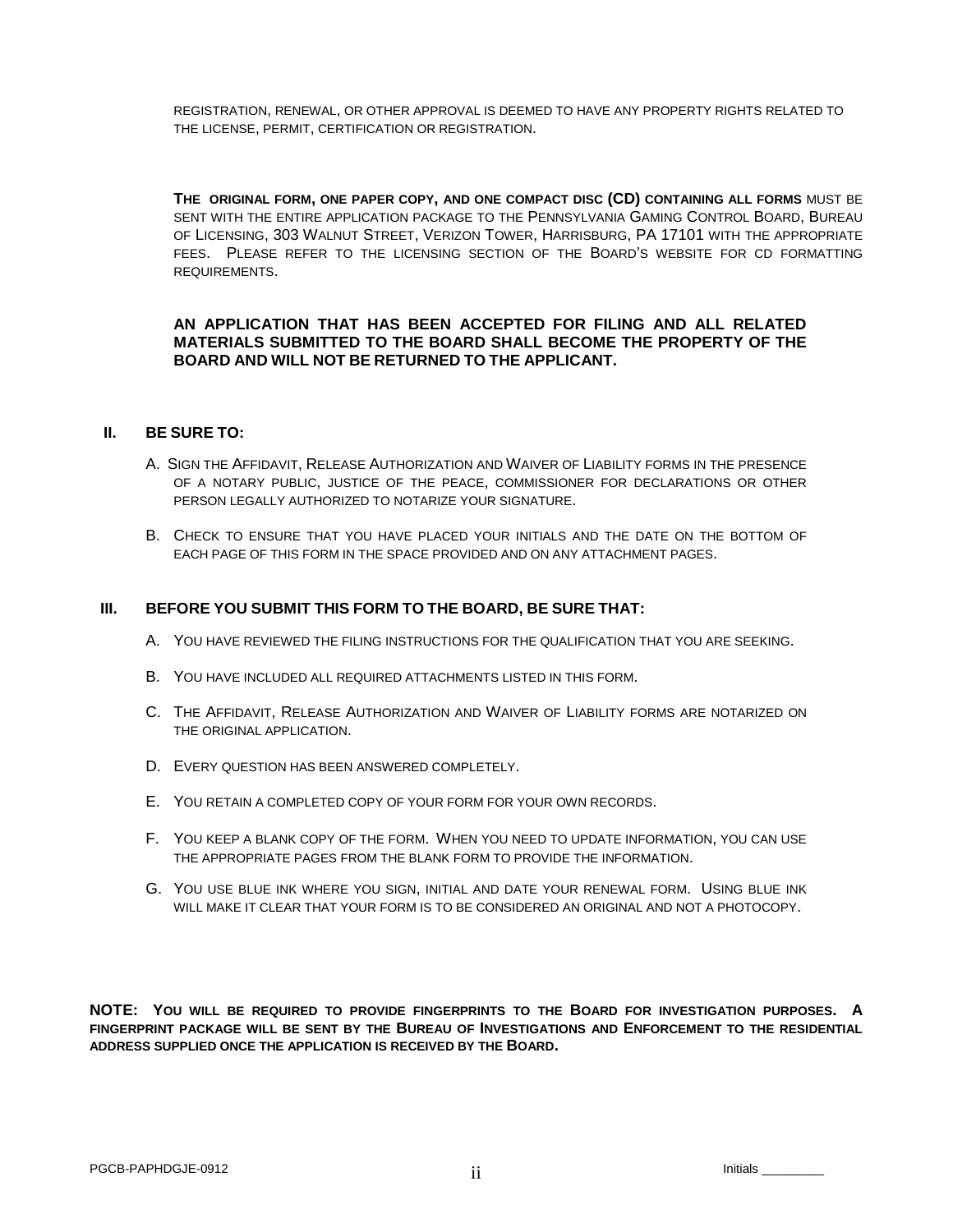### **PLEASE PRINT OR TYPE THE ANSWERS TO THE FOLLOWING QUESTIONS.**

# **PERSONAL DATA**

|                                                                                                                                                    |                      |                      |                                                          | <b>NAME AND ADDRESS</b>        |                              |                                 |                                                      |                        |                                                                  |
|----------------------------------------------------------------------------------------------------------------------------------------------------|----------------------|----------------------|----------------------------------------------------------|--------------------------------|------------------------------|---------------------------------|------------------------------------------------------|------------------------|------------------------------------------------------------------|
| <b>FIRST NAME</b>                                                                                                                                  |                      | <b>MIDDLE NAME</b>   |                                                          |                                | <b>LAST NAME</b>             |                                 |                                                      |                        | SUFFIX (JR., SR., ETC.)                                          |
| <b>MAIDEN NAME</b>                                                                                                                                 |                      |                      |                                                          |                                | DATE OF BIRTH                |                                 |                                                      |                        |                                                                  |
| <b>ADDRESS LINE 1</b>                                                                                                                              |                      |                      |                                                          |                                | <b>ADDRESS LINE 2</b>        |                                 |                                                      |                        |                                                                  |
| <b>CITY</b>                                                                                                                                        |                      |                      | <b>COUNTY</b>                                            |                                |                              | STATE/PROVINCE                  |                                                      |                        | POSTAL CODE                                                      |
| <b>COUNTRY</b>                                                                                                                                     | <b>EMAIL ADDRESS</b> |                      |                                                          | PHONE                          |                              |                                 | <b>CELL</b>                                          | FAX                    |                                                                  |
|                                                                                                                                                    |                      |                      | <b>MAILING ADDRESS (IF DIFFERENT FROM ADDRESS ABOVE)</b> |                                |                              |                                 |                                                      |                        |                                                                  |
| <b>ADDRESS LINE 1</b>                                                                                                                              |                      |                      |                                                          |                                | <b>ADDRESS LINE 2</b>        |                                 |                                                      |                        |                                                                  |
| <b>CITY</b>                                                                                                                                        |                      |                      | <b>COUNTY</b>                                            |                                |                              | <b>STATE/PROVINCE</b>           |                                                      |                        | POSTAL CODE                                                      |
| <b>COUNTRY</b>                                                                                                                                     | <b>EMAIL ADDRESS</b> |                      |                                                          | PHONE                          |                              |                                 | <b>CELL</b>                                          | <b>FAX</b>             |                                                                  |
|                                                                                                                                                    |                      |                      | <b>BILLING CONTACT INFORMATION</b>                       |                                |                              |                                 |                                                      |                        |                                                                  |
| <b>FIRST NAME</b>                                                                                                                                  |                      | <b>MIDDLE NAME</b>   |                                                          |                                | <b>LAST NAME</b>             |                                 |                                                      |                        | SUFFIX (JR., SR., ETC.)                                          |
| TITLE                                                                                                                                              |                      |                      |                                                          |                                |                              | <b>INDIVIDUAL EMAIL ADDRESS</b> |                                                      |                        |                                                                  |
| ADDRESS                                                                                                                                            |                      |                      |                                                          |                                |                              |                                 |                                                      |                        |                                                                  |
| CITY                                                                                                                                               |                      |                      | <b>STATE/PROVINCE</b>                                    |                                |                              |                                 |                                                      | POSTAL CODE            |                                                                  |
| PHONE                                                                                                                                              |                      |                      | <b>CELL</b>                                              |                                |                              |                                 | <b>FAX</b>                                           |                        |                                                                  |
|                                                                                                                                                    |                      |                      |                                                          | <b>DESCRIPTIVE INFORMATION</b> |                              |                                 |                                                      |                        |                                                                  |
| Height<br><b>WEIGHT</b>                                                                                                                            |                      |                      | <b>SOCIAL SECURITY NUMBER*</b>                           |                                |                              |                                 | DRIVER'S LICENSE NO.__ _________ _______             |                        |                                                                  |
| FT IN                                                                                                                                              | LBS                  |                      |                                                          |                                |                              |                                 |                                                      |                        |                                                                  |
|                                                                                                                                                    |                      |                      |                                                          |                                | OPERATOR'S NUMBER: \\cdot\\] |                                 |                                                      |                        |                                                                  |
| TATTOOS, SCARS OR DISTINGUISHING MARKS:                                                                                                            |                      |                      |                                                          |                                |                              | <b>MARITAL STATUS:</b>          |                                                      | SINGLE (NEVER MARRIED) | MARRIED                                                          |
|                                                                                                                                                    |                      |                      |                                                          |                                |                              | $\Box$ Separated                | <b>DIVORCED</b>                                      |                        | <b>WIDOWED</b>                                                   |
| <b>GENDER</b>                                                                                                                                      |                      | <b>COLOR OF EYES</b> |                                                          |                                |                              |                                 | <b>COLOR OF HAIR</b>                                 |                        |                                                                  |
| RACE**                                                                                                                                             |                      |                      |                                                          |                                |                              |                                 |                                                      |                        |                                                                  |
| $\Box$ (C) CAUCASIAN $\Box$                                                                                                                        | $\Box$ (B) BLACK     | $\vert$ (H) HISPANIC |                                                          | $(A)$ Asian $\Box$             |                              |                                 | $\Box$ (N) NATIVE AMERICAN $\Box$ (I) INDIAN (INDIA) |                        | (O) OTHER                                                        |
| CURRENT EMPLOYMENT POSITION AND SALARY                                                                                                             |                      |                      |                                                          |                                |                              |                                 |                                                      |                        |                                                                  |
| LIST ANY OTHER NAME OR NAMES YOU HAVE BEEN KNOWN BY (INCLUDE ALIASES; NICKNAMES; MARRIED NAMES)<br>HAVE YOU BEEN KNOWN BY ANY OTHER NAME OR NAMES? |                      |                      | $\overline{\cap}$ YES                                    | $\Box$ NO                      |                              |                                 |                                                      |                        | IF YES, LIST THE ADDITIONAL NAMES BELOW AND SPECIFY DATES OF USE |
| FOR EACH. INCLUDE MAIDEN NAME, ALIASES, NICKNAMES OR ANY OTHER NAME. ATTACH ADDITIONAL PAGES AS NECESSARY.                                         |                      |                      |                                                          |                                |                              |                                 |                                                      |                        |                                                                  |
| <b>FIRST NAME</b>                                                                                                                                  |                      | <b>MIDDLE NAME</b>   |                                                          | <b>LAST NAME</b>               |                              |                                 | SUFFIX (JR., SR., ETC.)                              | <b>FROM DATE</b>       | <b>TO DATE</b>                                                   |
|                                                                                                                                                    |                      |                      |                                                          |                                |                              |                                 |                                                      |                        |                                                                  |
|                                                                                                                                                    |                      |                      |                                                          |                                |                              |                                 |                                                      |                        |                                                                  |

\* DISCLOSURE OF YOUR SOCIAL SECURITY NUMBER IS MANDATORY IN ORDER FOR THE PGCB TO COMPLY WITH THE FEDERAL SOCIAL SECURITY ACT PERTAINING TO CHILD SUPPORT ENFORCEMENT, AS IMPLEMENTED IN THE COMMONWEALTH OF PENNSYLVANIA AT 23 PA. C.S. §4304.1(A). THE SOCIAL SECURITY NUMBER WILL ALSO BE USED TO CONFIRM THE IDENTIFICATION OF THE APPLICANT OR LICENSEE AND WILL NOT BE USED AS A PERSONAL IDENTIFICATION NUMBER BY THE PGCB.

\*\* YOU ARE NOT REQUIRED TO PROVIDE THIS INFORMATION, IT IS OPTIONAL.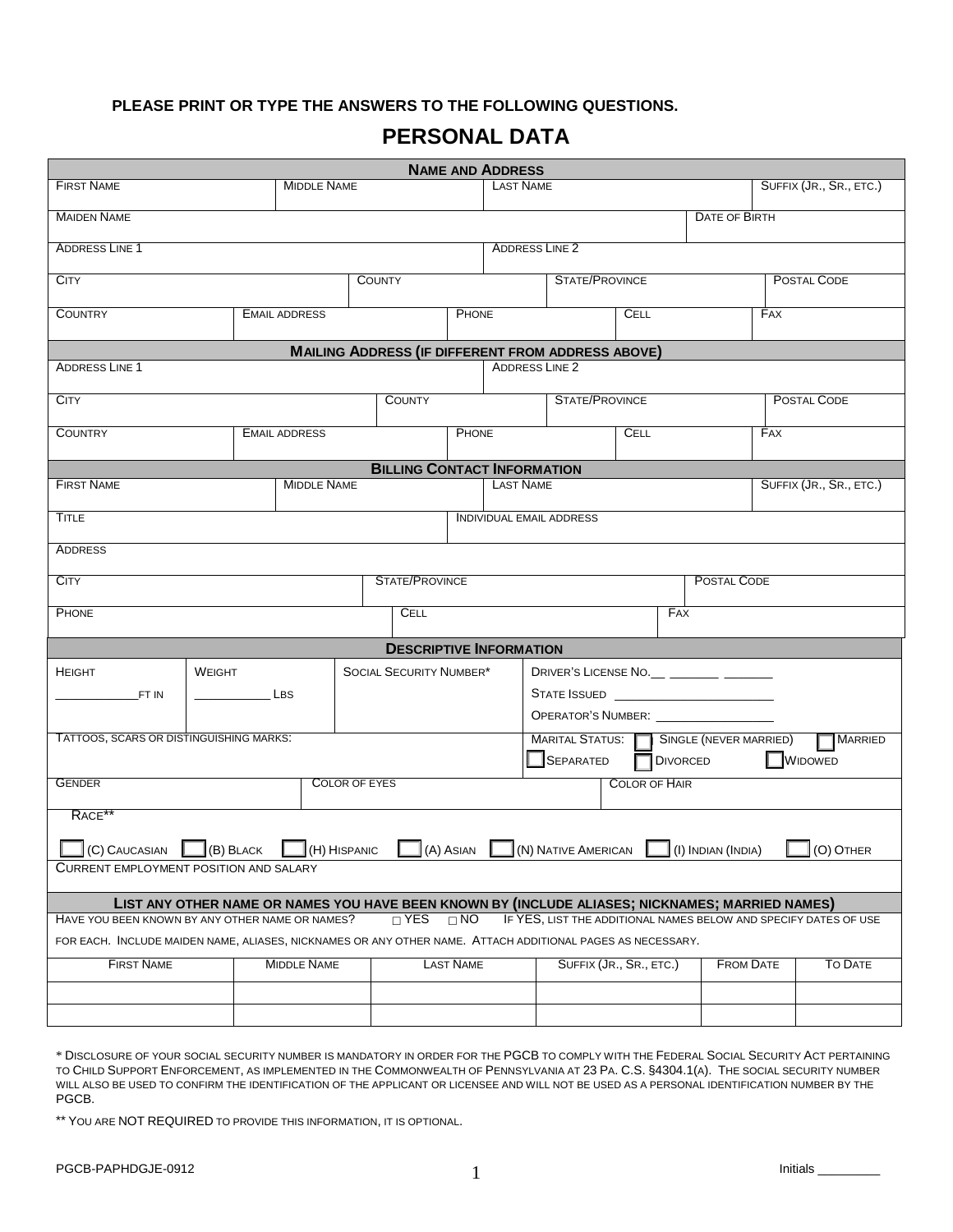# **IMPORTANT**

# **FAILURE TO ANSWER ANY QUESTION ON THIS FORM COMPLETELY AND TRUTHFULLY WILL RESULT IN DENIAL OF YOUR APPLICATION.**

AFFIX A COLOR PHOTOGRAPH HERE THAT WAS TAKEN WITHIN THE PAST SIX MONTHS.

PRINT YOUR NAME ON THE FRONT BOTTOM BORDER OF THE PHOTOGRAPH BEFORE ATTACHING IT.

PGCB-PAPHDGJE-0912 Initials \_\_\_\_\_\_\_\_\_ 2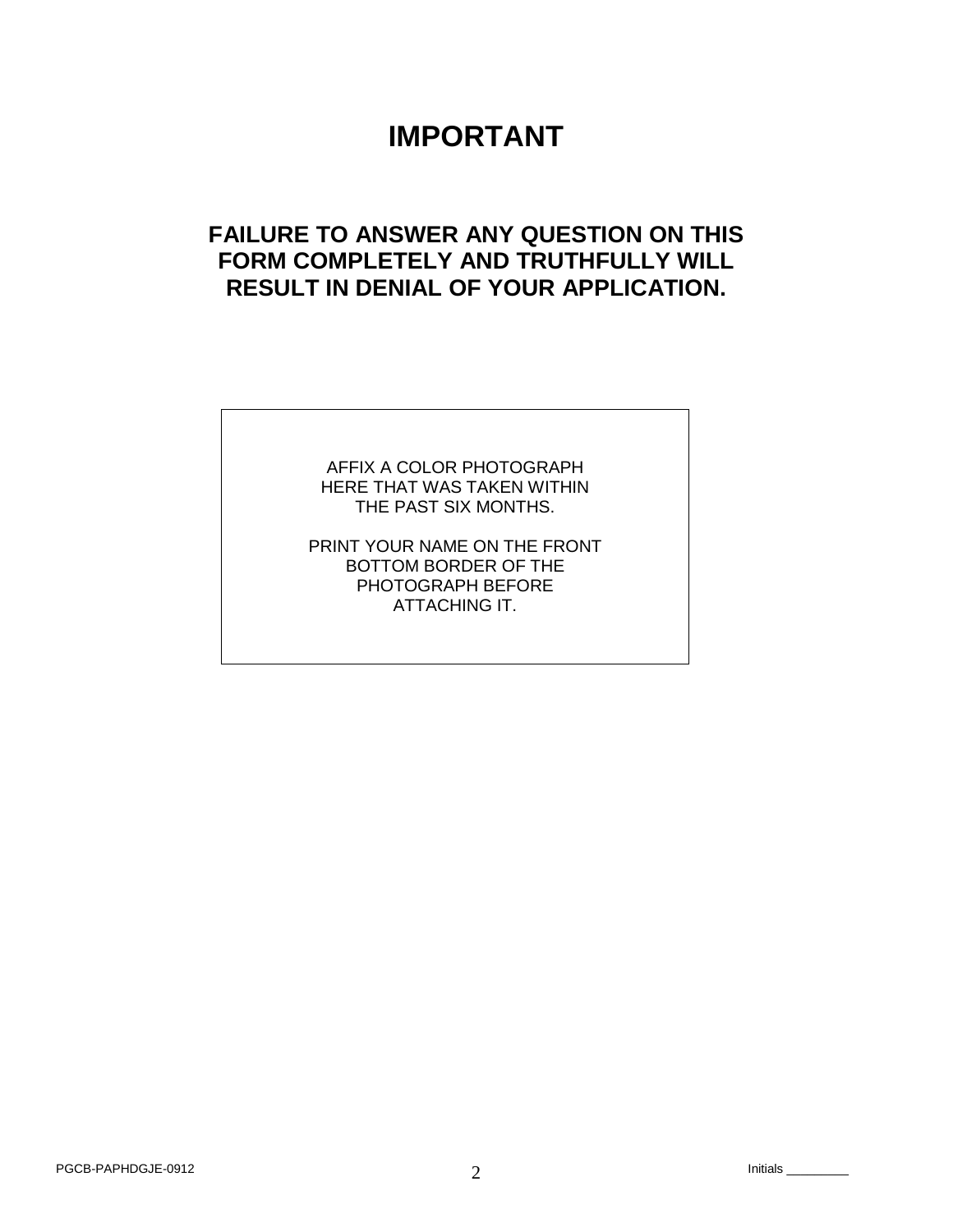1. OF WHAT COUNTRY ARE YOU A CITIZEN? \_\_\_\_\_\_\_\_\_\_\_\_\_\_\_\_\_\_\_\_\_\_\_\_\_\_\_\_\_\_\_\_\_\_\_\_\_\_\_\_\_\_\_\_\_\_\_\_\_\_\_\_\_\_\_\_\_\_\_\_\_\_\_\_\_\_

PLEASE INDICATE PLACE OF BIRTH: \_\_\_\_\_\_\_\_\_\_\_\_\_\_\_\_\_\_\_\_\_\_\_\_\_\_\_\_\_\_\_\_\_\_\_\_\_\_\_\_\_\_\_\_\_\_\_\_\_\_\_\_\_\_\_\_\_\_ CITY/TOWN STATE/PROVINCE COUNTRY

## **RESIDENCE DATA**

2. BEGINNING WITH YOUR CURRENT RESIDENCE(S) AND WORKING BACKWARD PROVIDE THE FOLLOWING INFORMATION WITH RESPECT TO EACH PLACE WHERE YOU HAVE LIVED (INCLUDING RESIDENCES WHILE ATTENDING COLLEGE OR WHILE IN MILITARY SERVICE) DURING THE PAST FIVE (5) YEARS OR SINCE THE AGE OF 18, WHICHEVER IS LESS.

| <b>DATES</b>           |                | <b>ADDRESS</b>                                                                        | <b>OWN OR</b> | NAME, ADDRESS & TELEPHONE NO. OF LANDLORD OR |
|------------------------|----------------|---------------------------------------------------------------------------------------|---------------|----------------------------------------------|
| <b>FROM</b><br>(MO/YR) | TO:<br>(MO/YR) | (NO., STREET, APT#/FLAT#, CITY/TOWN,<br>STATE/PROVINCE, COUNTRY & ZIP/POSTAL<br>CODE) | RENT          | MORTGAGE/BOND HOLDER, IF KNOWN               |
|                        |                |                                                                                       |               |                                              |
|                        |                |                                                                                       |               |                                              |
|                        |                |                                                                                       |               |                                              |
|                        |                |                                                                                       |               |                                              |
|                        |                |                                                                                       |               |                                              |
|                        |                |                                                                                       |               |                                              |
|                        |                |                                                                                       |               |                                              |
|                        |                |                                                                                       |               |                                              |
|                        |                |                                                                                       |               |                                              |
|                        |                |                                                                                       |               |                                              |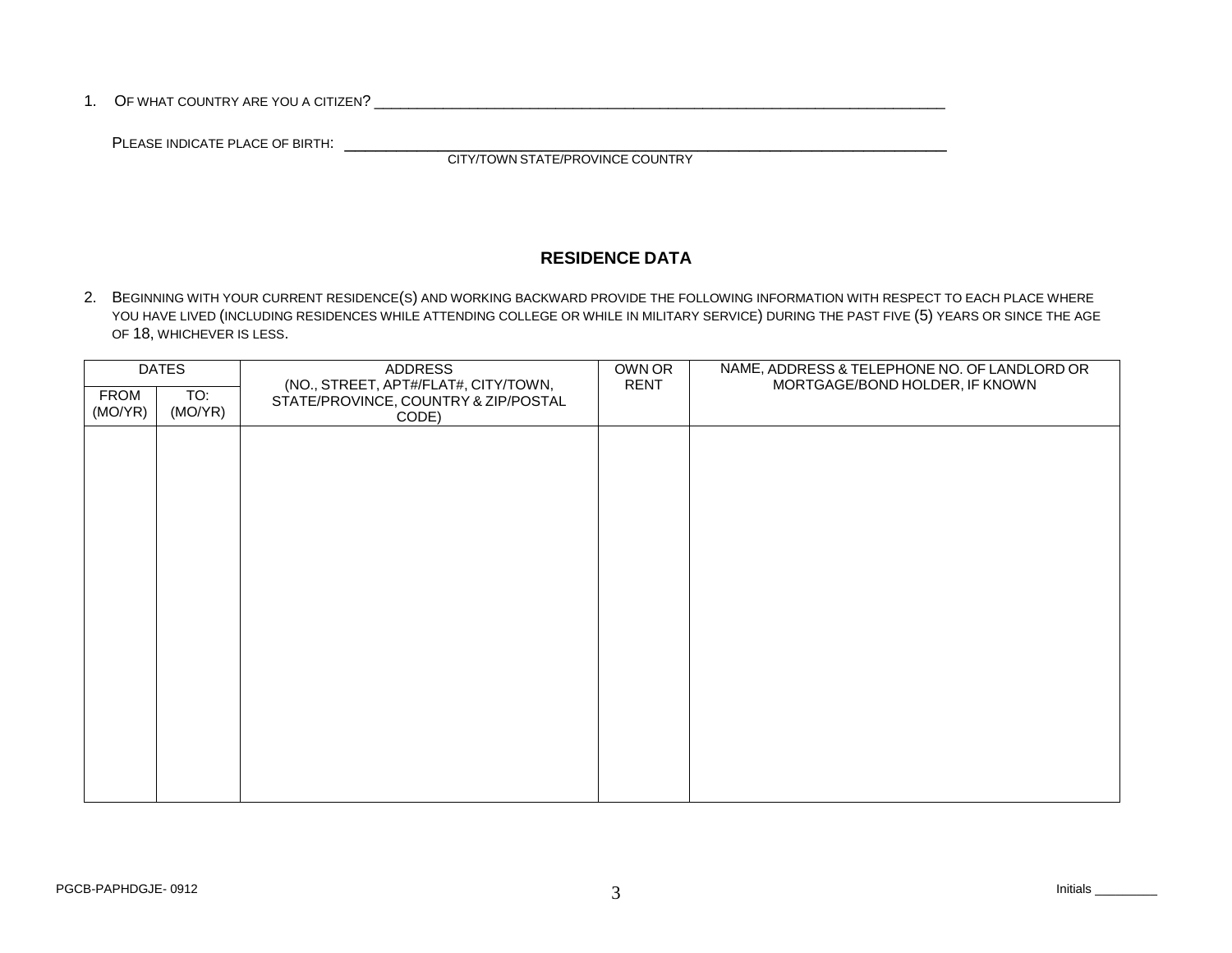## **EMPLOYMENT AND LICENSING DATA**

## 3. HAVE YOU EVER BEEN EMPLOYED BY A CASINO OR GAMING/GAMBLING RELATED COMPANY<sup>\*</sup> IN ANY JURISDICTION? YES YES NO



**\***CASINO OR GAMING/GAMBLING RELATED COMPANY INCLUDES ANY FORM OR TYPE OF CASINO, GAMING/GAMBLING RELATED OPERATION, ANY MANUFACTURER OF GAMING/GAMBLING EQUIPMENT, GAMING JUNKET ENTERPRISE, HORSE RACING, DOG RACING, PARI-MUTUEL OPERATION, LOTTERY, SPORTS BETTING, INTERNET GAMING, ETC.

| NAME OF GAMING/GAMBLING                                                       | NAME, MAILING ADDRESS                  | <b>DATES</b>                                   |  |                                                  |                    |  |
|-------------------------------------------------------------------------------|----------------------------------------|------------------------------------------------|--|--------------------------------------------------|--------------------|--|
| <b>GAMING RELATED COMPANY</b><br>AND COUNTRY/STATE WHERE<br>YOU WERE EMPLOYED | AND TELEPHONE NUMBER<br>OF EMPLOYER(S) | <b>FROM</b><br><b>TO</b><br>(MO/YR)<br>(MO/YR) |  | TITLE/POSITION HELD AND<br>DESCRIPTION OF DUTIES | NAME OF SUPERVISOR |  |
|                                                                               |                                        |                                                |  |                                                  |                    |  |
|                                                                               |                                        |                                                |  |                                                  |                    |  |
|                                                                               |                                        |                                                |  |                                                  |                    |  |
|                                                                               |                                        |                                                |  |                                                  |                    |  |
|                                                                               |                                        |                                                |  |                                                  |                    |  |
|                                                                               |                                        |                                                |  |                                                  |                    |  |

4. IN THE CHART BELOW, PROVIDE THE INFORMATION REGARDING YOUR EMPLOYMENT FOR THE PAST FIVE (5) YEARS. BEGIN WITH YOUR PRESENT JOB AND WORK BACKWARDS. GIVE DATES OF ANY UNEMPLOYMENT BETWEEN JOBS IN PROPER SEQUENCE. INCLUDE ALL PART-TIME AND FULL-TIME EMPLOYMENT AND ANY MILITARY SERVICE. FOR ANY CASINO OR GAMING/GAMBLING RELATED EMPLOYMENT IDENTIFIED IN THE PREVIOUS QUESTION, YOU ARE ONLY REQUIRED TO FILL IN THE DATES OF EMPLOYMENT AND THE NAME OF THE CASINO OR GAMING/GAMBLING RELATED COMPANY ON THIS CHART.

| FROM:<br>(MO/YR) | <b>DATES</b><br>TO:<br>(MO/YR) | NAME, MAILING ADDRESS, AND<br>TELEPHONE NUMBER OF<br>EMPLOYER(S) | TITLE/POSITION HELD AND<br><b>DESCRIPTION OF DUTIES</b> | NAME OF SUPERVISOR | REASON FOR LEAVING/ COMPENSATION<br>AT DEPARTURE |
|------------------|--------------------------------|------------------------------------------------------------------|---------------------------------------------------------|--------------------|--------------------------------------------------|
|                  |                                |                                                                  |                                                         |                    |                                                  |
|                  |                                |                                                                  |                                                         |                    |                                                  |
|                  |                                |                                                                  |                                                         |                    |                                                  |
|                  |                                |                                                                  |                                                         |                    |                                                  |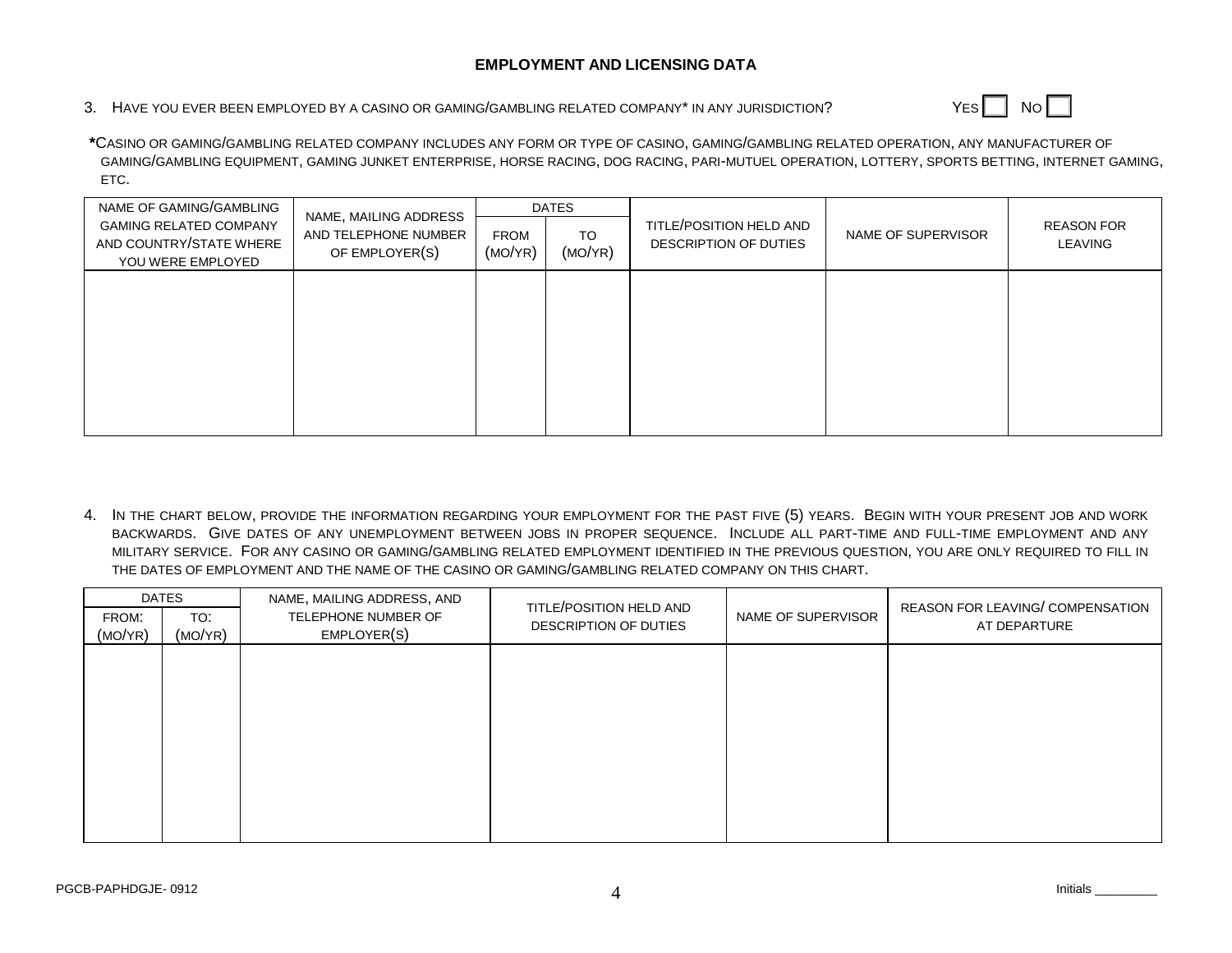- 5. WITH REGARD TO THE PREVIOUSLY LISTED EMPLOYMENT:
	- A. WERE YOU DISCHARGED, SUSPENDED OR ASKED TO RESIGN FROM EMPLOYMENT?  $Y_{ES} \Box$  No  $\Box$



B. DURING THE LAST TEN (10) YEAR PERIOD, WERE YOU EVER CHARGED WITH ANY INFRACTION IN RELATION TO ANY EMPLOYMENT WHICH WAS THE SUBJECT OF ANY DISCIPLINARY ACTION? YES NO

IF YES TO EITHER QUESTION, COMPLETE THE FOLLOWING CHART AS TO EACH SUCH TIME YOU WERE DISCHARGED, SUSPENDED, ASKED TO RESIGN OR DISCIPLINED:

| NAME AND ADDRESS OF EMPLOYER | NAME OF SUPERVISOR | REASON FOR DISCHARGE, SUSPENSION,<br>RESIGNATION OR DISCIPLINARY ACTION |
|------------------------------|--------------------|-------------------------------------------------------------------------|
|                              |                    |                                                                         |
|                              |                    |                                                                         |
|                              |                    |                                                                         |
|                              |                    |                                                                         |
|                              |                    |                                                                         |

6. HAVE YOU EVER BEEN DENIED A NON-GAMING LICENSE, PERMIT, CERTIFICATION OR OTHER AUTHORIZATION OR HAD A NON-GAMING LICENSE, PERMIT, CERTIFICATION OR OTHER AUTHORIZATION OR HAD A NON-GAMING LICENSE, PERMIT, CERTIFICATION OR OTHER AUTHORIZATION SUSPENDED OR REVOKED?  $YES \Box$ 

| <b>NAME ON LICENSE</b> | <b>TYPE OF LICENSE</b> | <b>DATES</b><br>FROM: (MO/YR) | TO: (MO/YR) | NAME AND ADDRESS OF LICENSING<br>AGENCY/ORGANIZATION | DISPOSITION OF THE<br>APPLICATION |
|------------------------|------------------------|-------------------------------|-------------|------------------------------------------------------|-----------------------------------|
|                        |                        |                               |             |                                                      |                                   |
|                        |                        |                               |             |                                                      |                                   |
|                        |                        |                               |             |                                                      |                                   |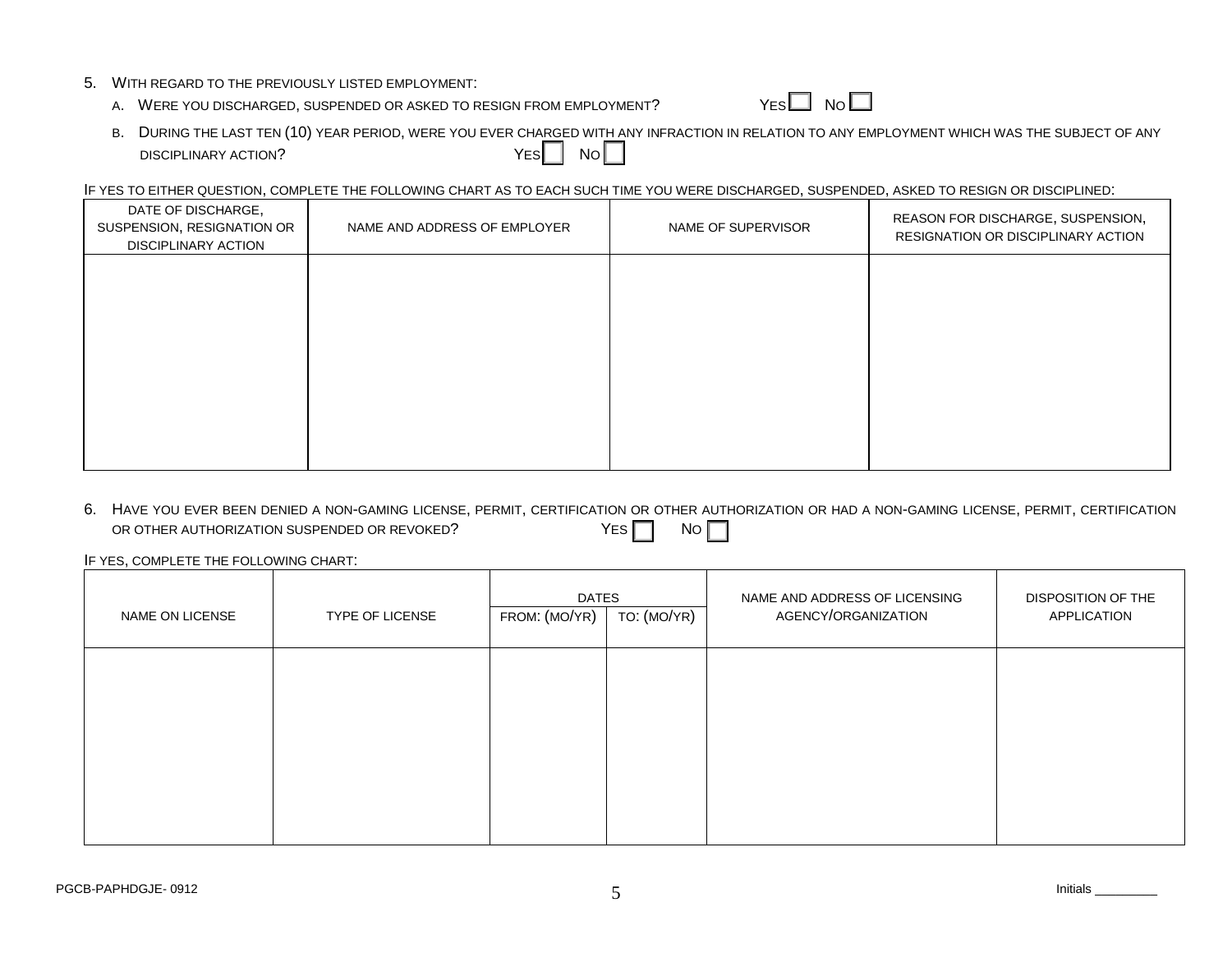7. HAVE YOU EVER MADE APPLICATION FOR, OR HELD, A LICENSE, PERMIT, REGISTRATION, FINDING OF SUITABILITY, QUALIFICATION OR OTHER AUTHORIZATION TO PARTICIPATE IN ANY FORM OR TYPE OF CASINO, GAMING/GAMBLING RELATED OPERATION (INCLUDING ANY MANUFACTURER OF GAMING/GAMBLING EQUIPMENT, GAMING JUNKET OPERATION, HORSE RACING, DOG RACING, PARI-MUTUEL OPERATION, LOTTERY, SPORTS BETTING, INTERNET GAMING, ETC.) OR ALCOHOLIC BEVERAGE OPERATION IN ANY JURISDICTION? YOU MUST ANSWER "YES" TO THIS QUESTION IF YOU EVER APPLIED AND YOUR APPLICATION WAS GRANTED, DENIED, RETURNED TO YOU BY THE GAMING AGENCY FOR ANY REASON, WITHDRAWN OR IS CURRENTLY PENDING.  $Y$  and  $Y$  and  $Y$  and  $Y$ 

IF YES, COMPLETE THE FOLLOWING CHART:

| NAME & ADDRESS OF LICENSING AGENCY/ORGANIZATION<br>(INCLUDING COUNTRY, STATE/PROVINCE, COUNTY OR<br>MUNICIPALITY/TOWN) | TYPE OF LICENSE, PERMIT,<br>APPROVAL OR REGISTRATION | DATE OF<br><b>APPLICATION</b> | DISPOSITION (GRANTED,<br>DENIED OR PENDING, ETC.) | LICENSE, PERMIT,<br>APPROVAL OR<br><b>REGISTRATION</b><br>NUMBER |
|------------------------------------------------------------------------------------------------------------------------|------------------------------------------------------|-------------------------------|---------------------------------------------------|------------------------------------------------------------------|
|                                                                                                                        |                                                      |                               |                                                   |                                                                  |
|                                                                                                                        |                                                      |                               |                                                   |                                                                  |
|                                                                                                                        |                                                      |                               |                                                   |                                                                  |

8. FOR EACH CASINO, GAMING/GAMBLING RELATED OR ALCOHOLIC BEVERAGE OPERATION APPLICATION, LICENSE, PERMIT, REGISTRATION, FINDING OF SUITABILITY, QUALIFICATION OR OTHER AUTHORIZATION IDENTIFIED IN THE PREVIOUS QUESTION, WERE YOU EVER CALLED TO APPEAR TO TESTIFY, OR OTHERWISE PARTICIPATE IN A HEARING OR PROCEEDING. BEFORE THE LICENSING AGENCY OR COMMISSION TO WHICH YOU WERE APPLYING? YES NO YES NO NO

| NAME AND ADDRESS OF LICENSING AGENCY OR<br><b>COMMISSION</b> | DATE OF APPEARANCE(S) | NATURE OF HEARING | WAS TESTIMONY GIVEN? |
|--------------------------------------------------------------|-----------------------|-------------------|----------------------|
|                                                              |                       |                   |                      |
|                                                              |                       |                   |                      |
|                                                              |                       |                   |                      |
|                                                              |                       |                   |                      |
|                                                              |                       |                   |                      |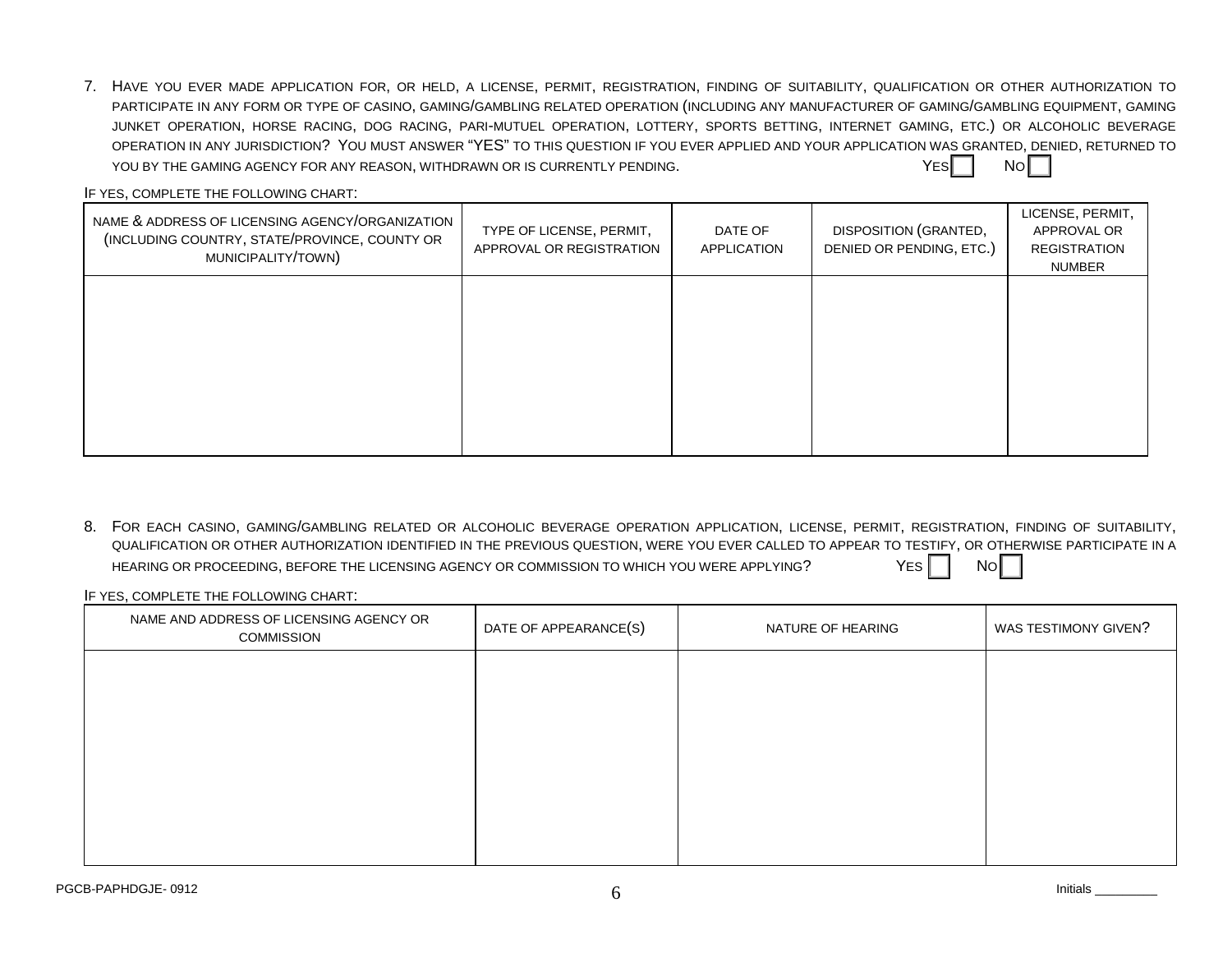## **CRIMINAL AND INVESTIGATORY PROCEEDINGS**

THE NEXT QUESTION ASKS IF YOU HAVE EVER BEEN ARRESTED OR CHARGED WITH ANY CRIME OR OFFENSE IN PENNSYLVANIA OR ANY OTHER JURISDICTION. PRIOR TO ANSWERING THIS QUESTION, CAREFULLY REVIEW THE DEFINITIONS AND INSTRUCTIONS WHICH FOLLOW.

## IF YOU NEED HELP FILLING OUT THIS SECTION. PLEASE SEE THE HUMAN RESOURCE REPRESENTATIVE FROM THE CASINO OR CALL **THE PGCB AT 717-346-8300. IT IS IMPORTANT THAT YOU UNDERSTAND THESE INSTRUCTIONS.**

FOR PURPOSES OF THIS QUESTION, USE THE FOLLOWING DEFINITIONS:

- A. **"CRIME OR OFFENSE"** INCLUDES ALL FELONIES AND MISDEMEANORS, AS WELL AS SUMMARY OFFENSES THAT MAY HAVE REQUIRED YOU TO APPEAR BEFORE A LAW ENFORCEMENT AGENCY, STATE OR FEDERAL GRAND JURY, JUSTICE COURT, MUNICIPAL COURT, CITY COURT, TRAFFIC COURT, MILITARY COURT OR ANY OTHER COURT **EXCEPT** JUVENILE COURT. INCLUDE ALL DUI/DWI OFFENSES.
- B. **"ARREST"** INCLUDES ANY TIME THAT YOU WERE STOPPED BY A POLICE OFFICER OR OTHER LAW ENFORCEMENT OFFICER AND ADVISED THAT YOU WERE UNDER ARREST, DETAINED, HELD FOR QUESTIONING, REQUESTED BY A POLICE OFFICER OR LAW ENFORCEMENT OFFICER TO COME TO A POLICE STATION AND ANSWER QUESTIONS, TAKEN INTO CUSTODY BY ANY POLICE OFFICER OR OTHER LAW ENFORCEMENT OFFICER, FINGERPRINTED, HELD IN JAIL, OR INSTRUCTED TO APPEAR IN COURT OR SUBPOENAED TO ANSWER FOR CONDUCT WHICH IS A CRIME AS HAS BEEN DEFINED IN PARAGRAPH "A."
- C. **"CHARGE"** INCLUDES ANY INDICTMENT, COMPLAINT, INFORMATION, SUMMONS, CITATION OR OTHER NOTICE OF THE ALLEGED COMMISSION OF ANY CRIME OR OFFENSE AS DEFINED IN PARAGRAPH "A."

## **INSTRUCTIONS:**

- A. ANSWER **"YES"** AND PROVIDE ALL INFORMATION TO THE BEST OF YOUR ABILITY **EVEN IF:**
	- 1. YOU DID NOT COMMIT THE OFFENSE CHARGED;
	- 2. THE ARREST OR CHARGES WERE DISMISSED OR THE CHARGES WERE SUBSEQUENTLY DOWNGRADED TO A LESSER CHARGE;
	- 3. YOU PLEADED NOT GUILTY OR NOLO CONTENDERE;
	- 4. YOU COMPLETED AN ACCELERATED REHABILITATIVE DISPOSITION ("ARD") OR EQUIVALENT DIVERSIONARY PROGRAM;
	- 5. THE CHARGES OR CONVICTIONS WERE EXPUNGED FROM YOUR RECORD, EVEN IF YOU HAVE EXPUNGEMENT PAPERS;
	- 6. YOU WERE NOT CONVICTED OR WERE FOUND "NOT GUILTY";
	- 7. YOU DID NOT SERVE ANY TIME IN PRISON OR JAIL;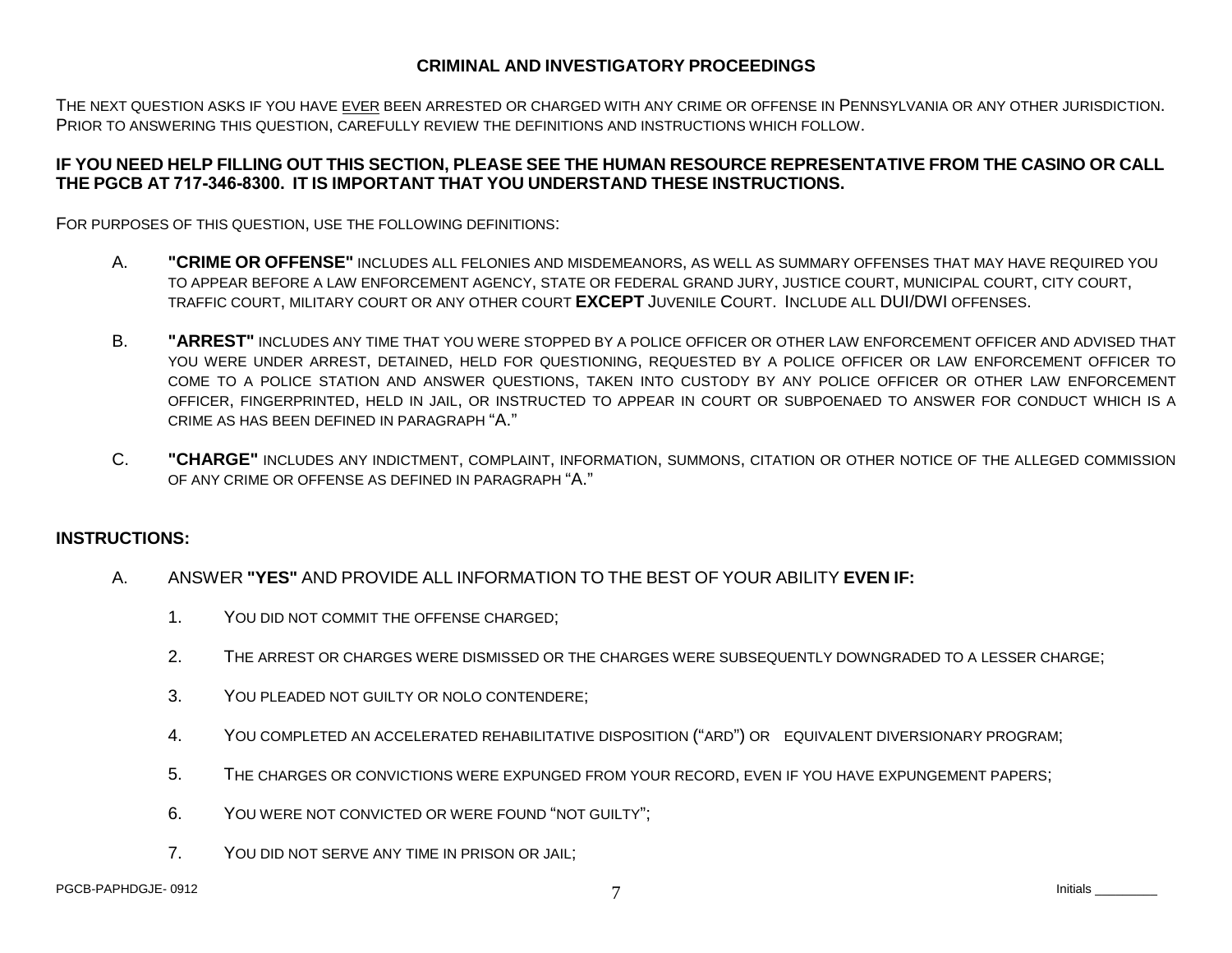- 8. THE ARRESTS, CHARGES OR OFFENSES HAPPENED A LONG TIME AGO;
- 9. YOU WERE ARRESTED OR CHARGED IN ANOTHER STATE (A STATE OTHER THAN PENNSYLVANIA);
- 10. YOU WERE NEVER PHYSICALLY TAKEN INTO CUSTODY AND/OR TRANSPORTED TO A POLICE STATION OR JAIL.
- B. ANSWER **"NO"** IF:
	- 1. YOU HAVE NEVER BEEN ARRESTED OR CHARGED WITH ANY CRIME OR OFFENSE;
	- 2. YOUR ARREST HAPPENED WHEN YOU WERE UNDER 18 YEARS OF AGE AND YOUR COURT APPEARANCE WAS IN JUVENILE COURT.

## **FAILURE TO FULLY ANSWER THIS QUESTION MAY RESULT IN THE DENIAL OF YOUR APPLICATION.**

**\* PLEASE NOTE THAT THE PGCB AND/OR THE PENNSYLVANIA STATE POLICE WILL CONDUCT A THOROUGH CRIMINAL HISTORY CHECK ON ALL APPLICANTS. IF A CRIMINAL HISTORY CHECK REVEALS THAT YOU HAVE FAILED TO COMPLETELY AND TRUTHFULLY ANSWER THE QUESTION REGARDING ARRESTS AND CRIMINAL CHARGES, YOUR APPLICATION MAY BE DENIED. THE FACT THAT AN APPLICANT HAS BEEN ARRESTED OR CHARGED WITH A CRIMINAL OFFENSE IN PENNSYLVANIA OR ANOTHER JURISDICTION WILL NOT AUTOMATICALLY DISQUALIFY A PERSON; HOWEVER, FAILURE TO DISCLOSE THE ARRESTS OR PREVIOUS CHARGES ON THIS APPLICATION WILL BE TAKEN SERIOUSLY AND VIEWED NEGATIVELY BY THE PGCB.**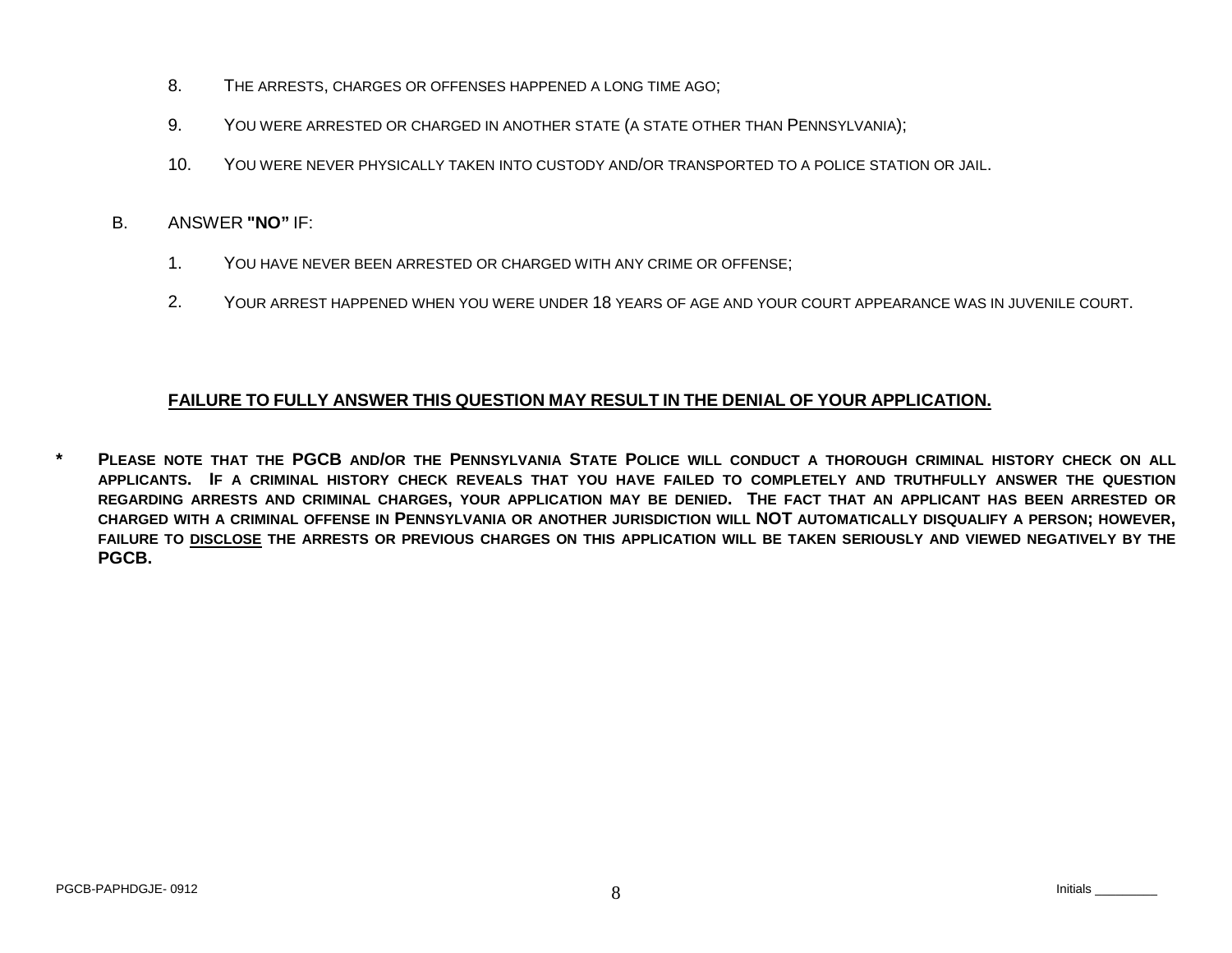#### 9. HAVE YOU EVER BEEN ARRESTED OR CHARGED WITH ANY CRIME OR OFFENSE IN ANY JURISDICTION?

| - - | Nο |
|-----|----|
|-----|----|

IF YES, COMPLETE THE FOLLOWING CHART:

| NATURE OF CHARGE OR OFFENSE/<br>LOCATION OF WHERE INCIDENT<br><b>OCCURRED</b> | DATE OF CHARGE OR<br><b>OFFENSE</b> | NAME AND ADDRESS OF LAW<br>ENFORCEMENT AGENCY OR COURT<br><b>INVOLVED</b> | DISPOSITION (CONVICTED,<br>ACQUITTED, DISMISSED, PENDING,<br>PARDONED, ETC.) | <b>SENTENCE</b> |
|-------------------------------------------------------------------------------|-------------------------------------|---------------------------------------------------------------------------|------------------------------------------------------------------------------|-----------------|
|                                                                               |                                     |                                                                           |                                                                              |                 |
|                                                                               |                                     |                                                                           |                                                                              |                 |
|                                                                               |                                     |                                                                           |                                                                              |                 |

10. TO THE BEST OF YOUR KNOWLEDGE, HAS A CRIMINAL INDICTMENT, INFORMATION OR COMPLAINT EVER BEEN FILED OR RETURNED AGAINST YOU, BUT FOR WHICH YOU WERE NOT ARRESTED OR IN WHICH YOU WERE NAMED AS AN UNINDICTED PARTY OR UNINDICTED CO-CONSPIRATOR IN ANY CRIMINAL PROCEEDING IN ANY JURISDICTION? YES NO

| NAME AND ADDRESS OF GOVERNMENTAL<br>AGENCY/ORGANIZATION INVOLVED | NATURE OF PROCEEDING | DATE |
|------------------------------------------------------------------|----------------------|------|
|                                                                  |                      |      |
|                                                                  |                      |      |
|                                                                  |                      |      |
|                                                                  |                      |      |
|                                                                  |                      |      |
|                                                                  |                      |      |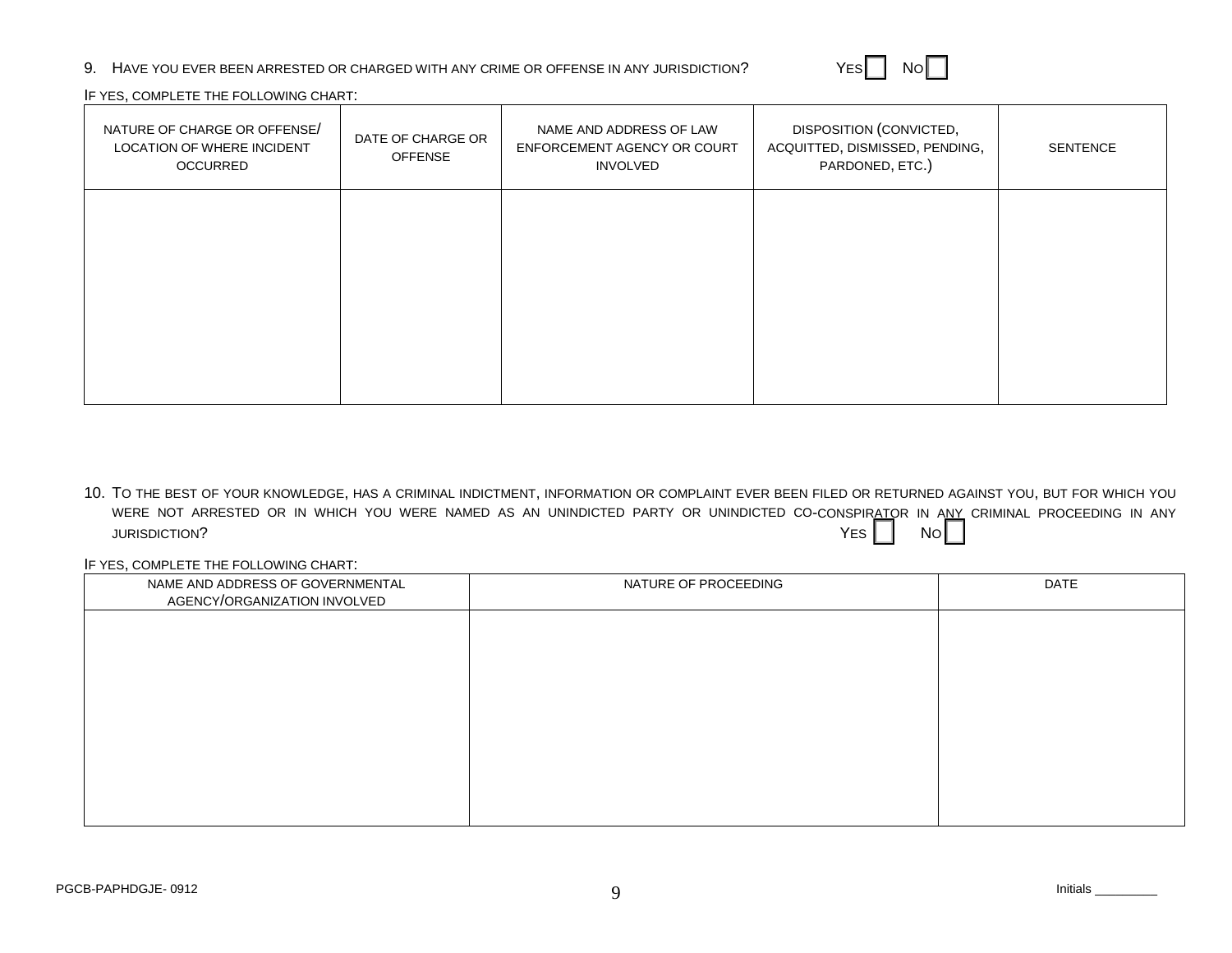- 11. A. HAVE YOU EVER BEEN THE SUBJECT OF AN INVESTIGATION CONDUCTED BY ANY GOVERNMENTAL AGENCY/ORGANIZATION, COURT, COMMISSION, COMMITTEE, GRAND JURY OR INVESTIGATORY BODY (LOCAL, STATE, COUNTY, PROVINCIAL, FEDERAL, NATIONAL, ETC.) OTHER THAN IN RESPONSE TO A TRAFFIC SUMMONS?  $YES$  No  $\Box$ 
	- B. HAVE YOU EVER BEEN CALLED TO TESTIFY BEFORE, OR OTHERWISE BEEN QUESTIONED, INTERVIEWED, DEPOSED, OR REQUESTED TO TAKE A POLYGRAPH EXAM BY ANY GOVERNMENTAL AGENCY/ORGANIZATION, COURT, COMMISSION, COMMITTEE, GRAND JURY OR INVESTIGATIVE BODY (LOCAL, STATE, COUNTY, PROVINCIAL, FEDERAL, NATIONAL, ETC.) IN ANY JURISDICTION OTHER THAN IN RESPONSE TO A TRAFFIC SUMMONS?  $Y_{ES}$  YES NO NO
	- C. HAVE YOU EVER BEEN SUBPOENAED TO APPEAR OR TESTIFY BEFORE A FEDERAL, NATIONAL, STATE, COUNTY GRAND JURY, OR OTHER CRIMINAL INVESTIGATORY AGENCY OR BODY, OR ANY BOARD OR COMMISSION, OR ANY CIVIL, CRIMINAL OR ADMINISTRATIVE PROCEEDING OR HEARING?  $YES$   $\Box$  No  $\Box$

#### IF YES TO ANY QUESTION, COMPLETE THE FOLLOWING CHART:

| NAME AND ADDRESS OF COURT OR OTHER<br>AGENCY/ORGANIZATION | NATURE OF PROCEEDING OR INVESTIGATION | <b>WAS TESTIMONY</b><br>GIVEN? | DATE ON WHICH<br><b>TESTIMONY WAS</b><br>GIVEN | APPROXIMATE TIME<br>PERIOD OF<br>INVESTIGATION |
|-----------------------------------------------------------|---------------------------------------|--------------------------------|------------------------------------------------|------------------------------------------------|
|                                                           |                                       |                                |                                                |                                                |
|                                                           |                                       |                                |                                                |                                                |
|                                                           |                                       |                                |                                                |                                                |

12. HAVE YOU EVER RECEIVED A PARDON, OR HAS ANY GOVERNMENT AGENCY/ORGANIZATION AGREED TO DISMISS, SUSPEND, OR DEFER ANY CRIMINAL INVESTIGATION OR PROSECUTION AGAINST YOU FOR ANY CRIMINAL OFFENSE? YES NO WAS ARRESTED FOR A SAFEKEEPING IN A SAFEKEEPING OF THE SAFEKEEPING IN A SAFEKEEPING IN A SAFEKEEPING IN A SAFEKEEPING IN A SAFEKEEPING IN A SAFEKEEPING IN A SAFEKEEP

| DATE OF PARDON, DISMISSAL,<br>SUSPENSION, OR DEFERRAL | TYPE OF ACTION TAKEN | NAME AND ADDRESS OF GOVERNMENT AGENCY/ORGANIZATION GRANTING PARDON, DISMISSAL,<br>SUSPENSION OR DEFERRAL |
|-------------------------------------------------------|----------------------|----------------------------------------------------------------------------------------------------------|
|                                                       |                      |                                                                                                          |
|                                                       |                      |                                                                                                          |
|                                                       |                      |                                                                                                          |
|                                                       |                      |                                                                                                          |
|                                                       |                      |                                                                                                          |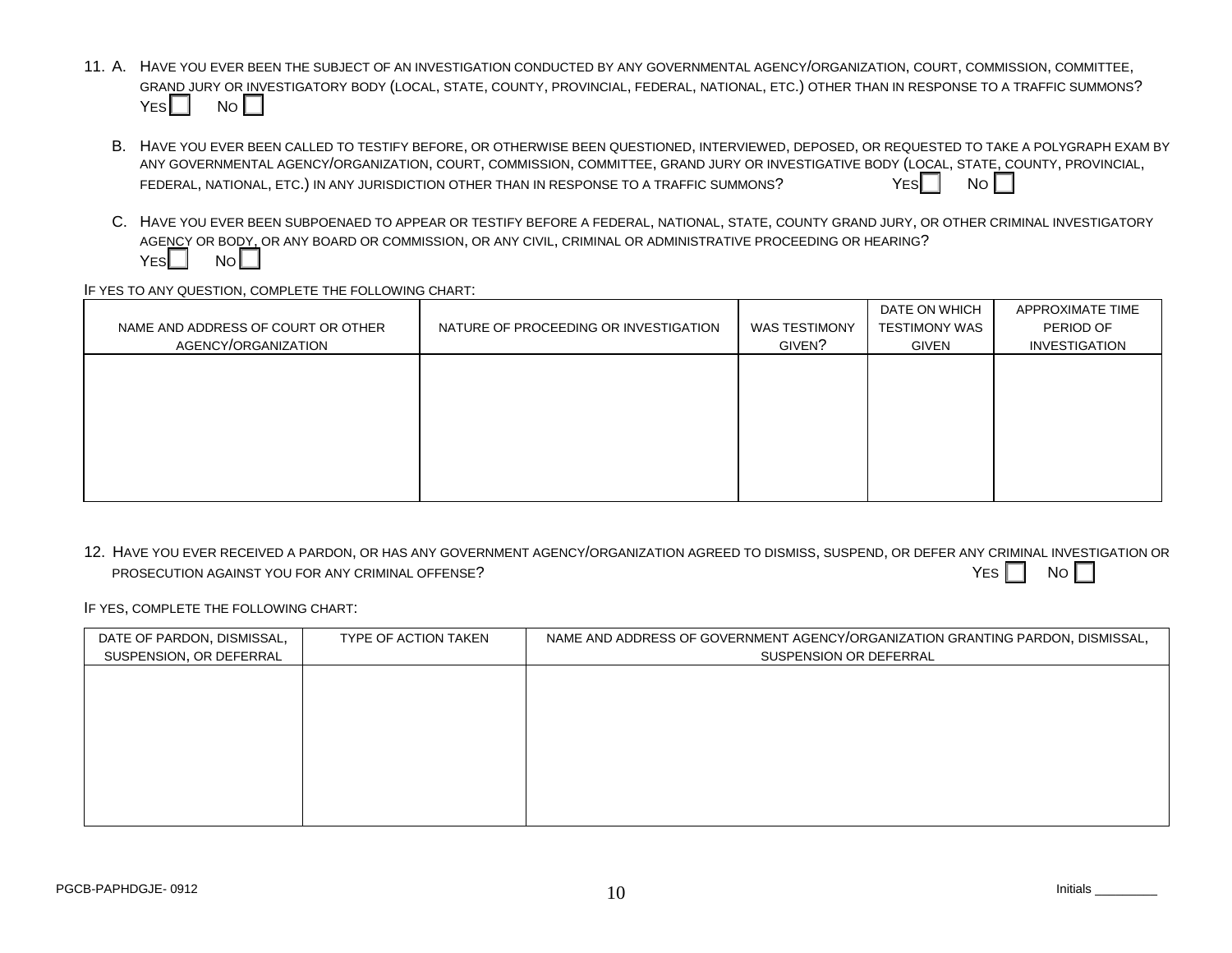#### 13. DO YOU HAVE OR HAVE YOU HAD A SUBSTANCE ABUSE PROBLEM?

| Yes I | No.  |
|-------|------|
| YES   | No l |

#### 14. HAVE YOU BEEN TREATED FOR ANY HEALTH RELATED ISSUE INVOLVING ALCOHOL OR CONTROLLED SUBSTANCES?

IF YES, PLEASE PROVIDE THE CONDITION YOU WERE TREATED FOR AND THE DATES OF TREATMENT IN THE FOLLOWING CHART:

| DATE(S) OF TREATMENT | PLEASE EXPLAIN THE CONDITION TREATED |
|----------------------|--------------------------------------|
|                      |                                      |
|                      |                                      |
|                      |                                      |
|                      |                                      |
|                      |                                      |
|                      |                                      |

15. IN THE PAST FIFTEEN (15) YEARS, HAVE YOU AS AN INDIVIDUAL, OR AS A RESULT OF YOUR ASSOCIATION AS AN OWNER, OFFICER OR DIRECTOR OF ANY BUSINESS ENTITY, BEEN A PARTY TO, A LAWSUIT AS EITHER A PLAINTIFF OR DEFENDANT, OR AN ARBITRATION AS EITHER A CLAIMANT OR DEFENDANT? (INCLUDE MATRIMONIAL MATTERS, NEGLIGENCE MATTERS, AUTO ACCIDENT MATTERS, CONTRACT MATTERS, COLLECTION MATTERS, DEBT MATTERS, BANKRUPTCIES, ETC.). YES NO

| <b>DATE</b><br><b>FILED</b> | NAME & ADDRESS OF COURT | DOCKET/CASE<br><b>NUMBER</b> | OTHER PARTIES TO SUIT | NATURE OF SUIT | <b>DISPOSITION</b> | DATE OF<br><b>DISPOSITION</b> |
|-----------------------------|-------------------------|------------------------------|-----------------------|----------------|--------------------|-------------------------------|
|                             |                         |                              |                       |                |                    |                               |
|                             |                         |                              |                       |                |                    |                               |
|                             |                         |                              |                       |                |                    |                               |
|                             |                         |                              |                       |                |                    |                               |
|                             |                         |                              |                       |                |                    |                               |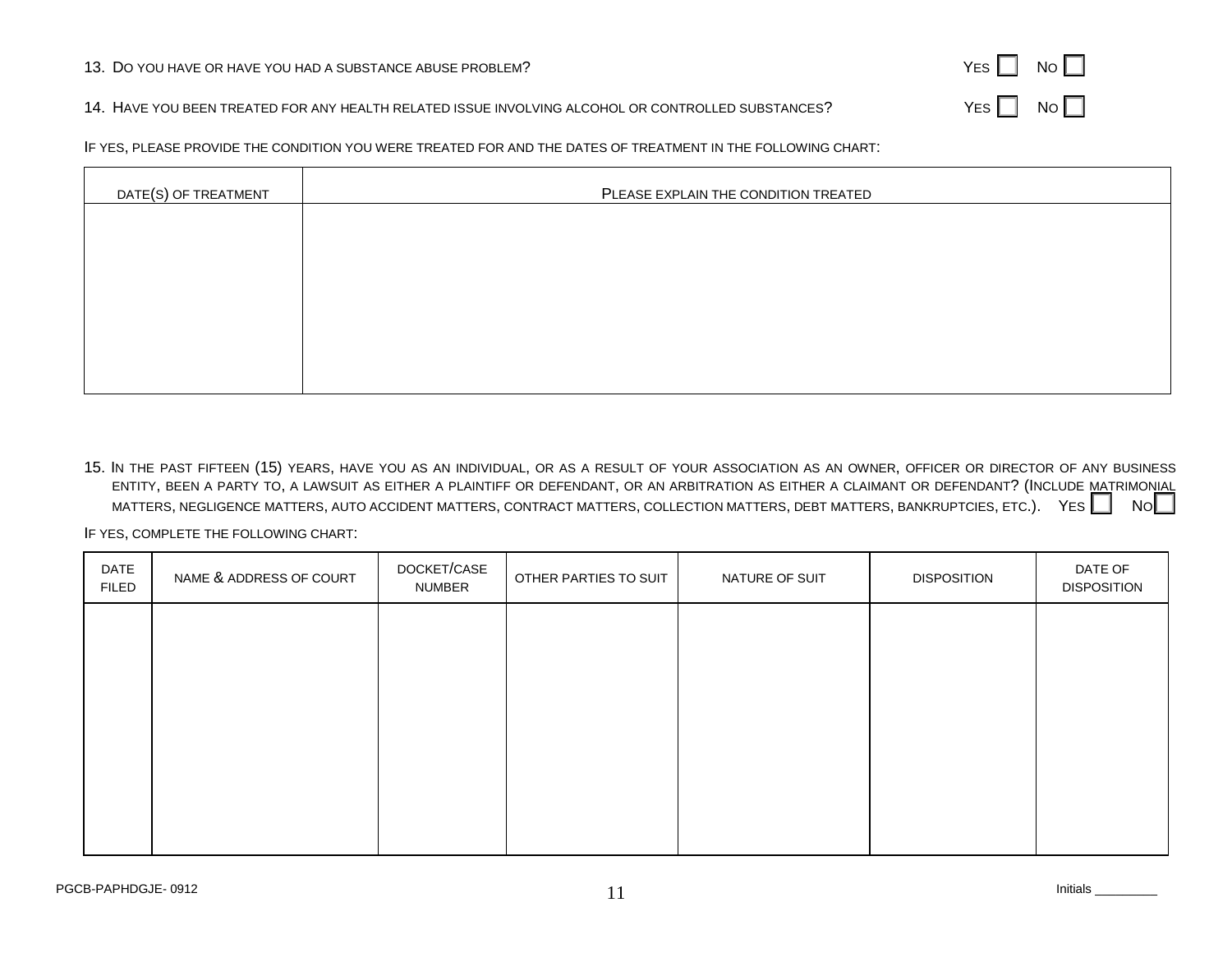16. IN THE PAST FIFTEEN (15) YEARS, HAS ANY GENERAL PARTNERSHIP, BUSINESS VENTURE, SOLE PROPRIETORSHIP OR CLOSELY HELD CORPORATION, WHICH YOU WERE ASSOCIATED WITH AS AN OWNER, OFFICER, DIRECTOR OR PARTNER, BEEN A PARTY TO A LAWSUIT, ARBITRATION OR BANKRUPTCY, BEEN IN LIQUIDATION, RECEIVERSHIP OR BEEN PLACED UNDER SOME FORM OF GOVERNMENTAL ADMINISTRATION OR MONITORING? YES NO NO

IF YES, COMPLETE THE FOLLOWING CHART:

| NAME OF ENTITY | TYPE OF ENTITY AND YOUR RELATIONSHIP<br>TO BUSINESS ENTITY | APPROXIMATE DATE(S) OF ACTION | WHERE ACTION FILED (CITY/TOWN,<br>STATE/PROVINCE, COUNTY) |
|----------------|------------------------------------------------------------|-------------------------------|-----------------------------------------------------------|
|                |                                                            |                               |                                                           |
|                |                                                            |                               |                                                           |
|                |                                                            |                               |                                                           |

- 17. A. IN THE PAST TEN (10) YEARS, HAVE YOU BEEN CITED OR CHARGED WITH, OR FORMALLY ACCUSED OF, ANY VIOLATION OF A STATUTE, REGULATION OR CODE OF ANY LOCAL, STATE, COUNTY, MUNICIPAL, PROVINCIAL, FEDERAL OR NATIONAL GOVERNMENT OTHER THAN A CRIMINAL, DISORDERLY PERSONS, PETTY DISORDERLY PERSON OR MOTOR VEHICLE VIOLATION?  $\overline{Y}$   $\overline{Y}$   $\overline{Y}$   $\overline{Y}$   $\overline{Y}$   $\overline{Y}$   $\overline{Y}$   $\overline{Y}$   $\overline{Y}$   $\overline{Y}$   $\overline{Y}$   $\overline{Y}$   $\overline{Y}$   $\overline{Y}$   $\overline{Y}$   $\overline{Y}$   $\overline{Y}$   $\overline{Y}$   $\overline{Y}$   $\overline{Y}$   $\overline{Y$ 
	- B. HAVE YOU EVER BEEN BARRED OR OTHERWISE EXCLUDED, FOR ANY REASON, OTHER THAN FOR THE DENIAL, SUSPENSION OR REVOCATION OF A LICENSE OR REGISTRATION, FROM ANY FORM OR TYPE OF CASINO OR GAMING/GAMBLING RELATED OPERATION IN ANY JURISDICTION? (CHECK "YES" EVEN IF THE DISBARMENT OR EXCLUSION IS NO LONGER IN EFFECT OR HAS BEEN LIFTED).  $\overline{Y}$   $\overline{Y}$   $\overline{Y}$   $\overline{S}$   $\overline{N}$   $\overline{N}$   $\overline{N}$

IF YES TO ANY QUESTION, COMPLETE THE FOLLOWING CHART:

| GOVERNMENTAL<br>AGENCY/ORGANIZATION/GAMING/GAMBLING AGENCY | NATURE OF CHARGE | DATE | <b>DISPOSITION</b> |
|------------------------------------------------------------|------------------|------|--------------------|
|                                                            |                  |      |                    |
|                                                            |                  |      |                    |
|                                                            |                  |      |                    |
|                                                            |                  |      |                    |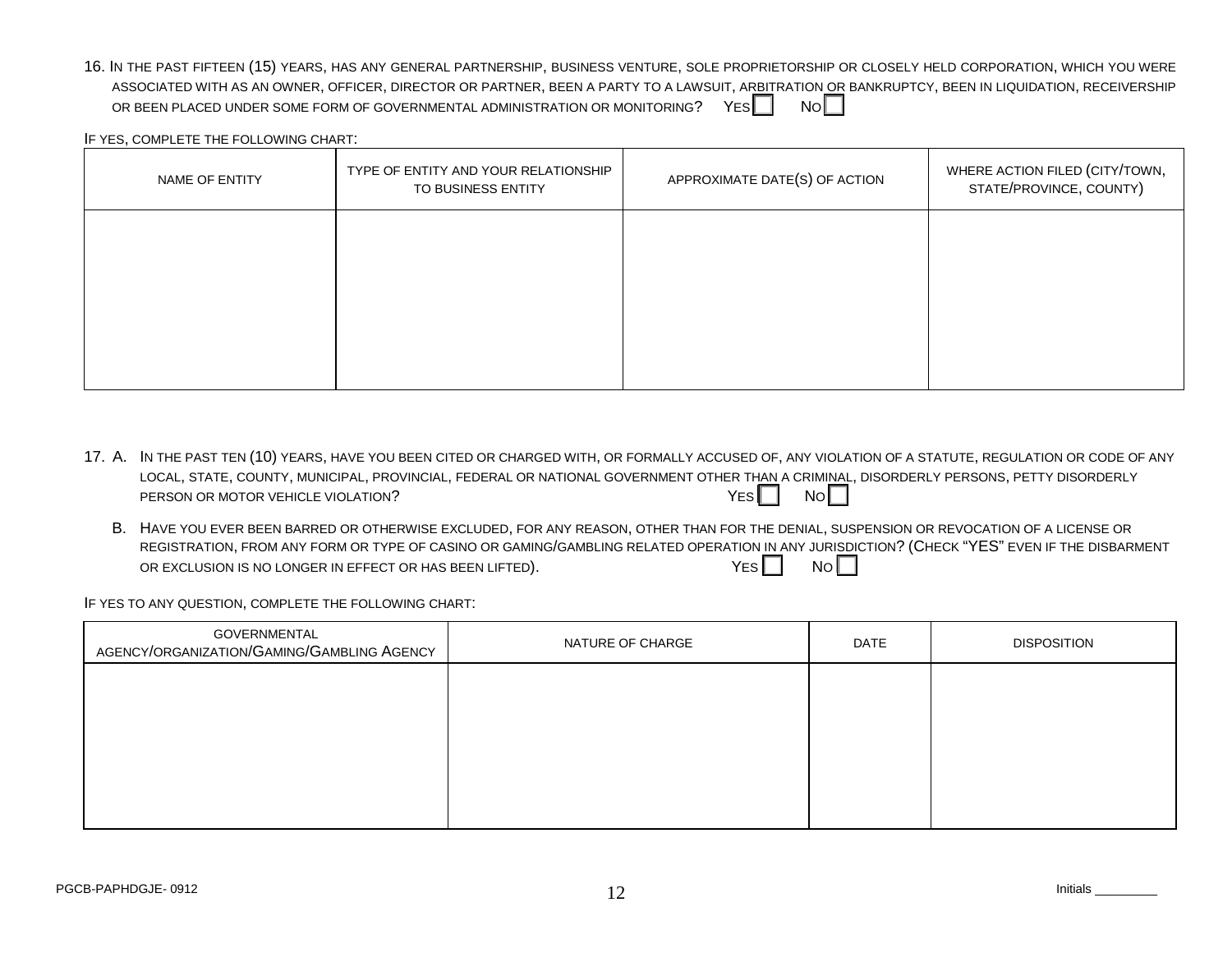## **VEHICLE OPERATOR DATA**

18. IN THE CHART BELOW, LIST ALL CURRENT MOTOR VEHICLE OPERATOR LICENSES (AUTOMOBILES, MOTORCYCLES, AIRPLANES, BOATS, RECREATIONAL VEHICLES, ETC.) ISSUED TO YOU IN ANY JURISDICTION:

## **FINANCIAL INTEREST**

| <b>APPLICANT OWNERSHIP INTEREST OR FINANCIAL INTERESTS</b>                                                                                       |                                             |  |  |  |  |  |
|--------------------------------------------------------------------------------------------------------------------------------------------------|---------------------------------------------|--|--|--|--|--|
| 19. DO YOU HAVE ANY OWNERSHIP INTEREST, FINANCIAL INTEREST OR FINANCIAL INVESTMENT IN ANY BUSINESS ENTITY APPLYING TO, OR PRESENTLY LICENSED BY, |                                             |  |  |  |  |  |
| THE PENNSYLVANIA GAMING CONTROL BOARD?<br>$\Box$ YES $\Box$ NO                                                                                   |                                             |  |  |  |  |  |
| IF YES, COMPLETE THE INFORMATION REQUIRED AND DETAIL ALL DEBT AND EQUITY HOLDINGS IN THE BUSINESS ENTITY.                                        |                                             |  |  |  |  |  |
| AMOUNT (NUMBER OF SHARES/UNITS) AND DESCRIPTION OF YOUR INTEREST/INVESTMENT/DEBT<br>HOLDING/EQUITY HOLDING                                       | PERCENT OF OWNERSHIP IN THE BUSINESS ENTITY |  |  |  |  |  |
|                                                                                                                                                  |                                             |  |  |  |  |  |
|                                                                                                                                                  |                                             |  |  |  |  |  |
|                                                                                                                                                  |                                             |  |  |  |  |  |
|                                                                                                                                                  |                                             |  |  |  |  |  |
|                                                                                                                                                  |                                             |  |  |  |  |  |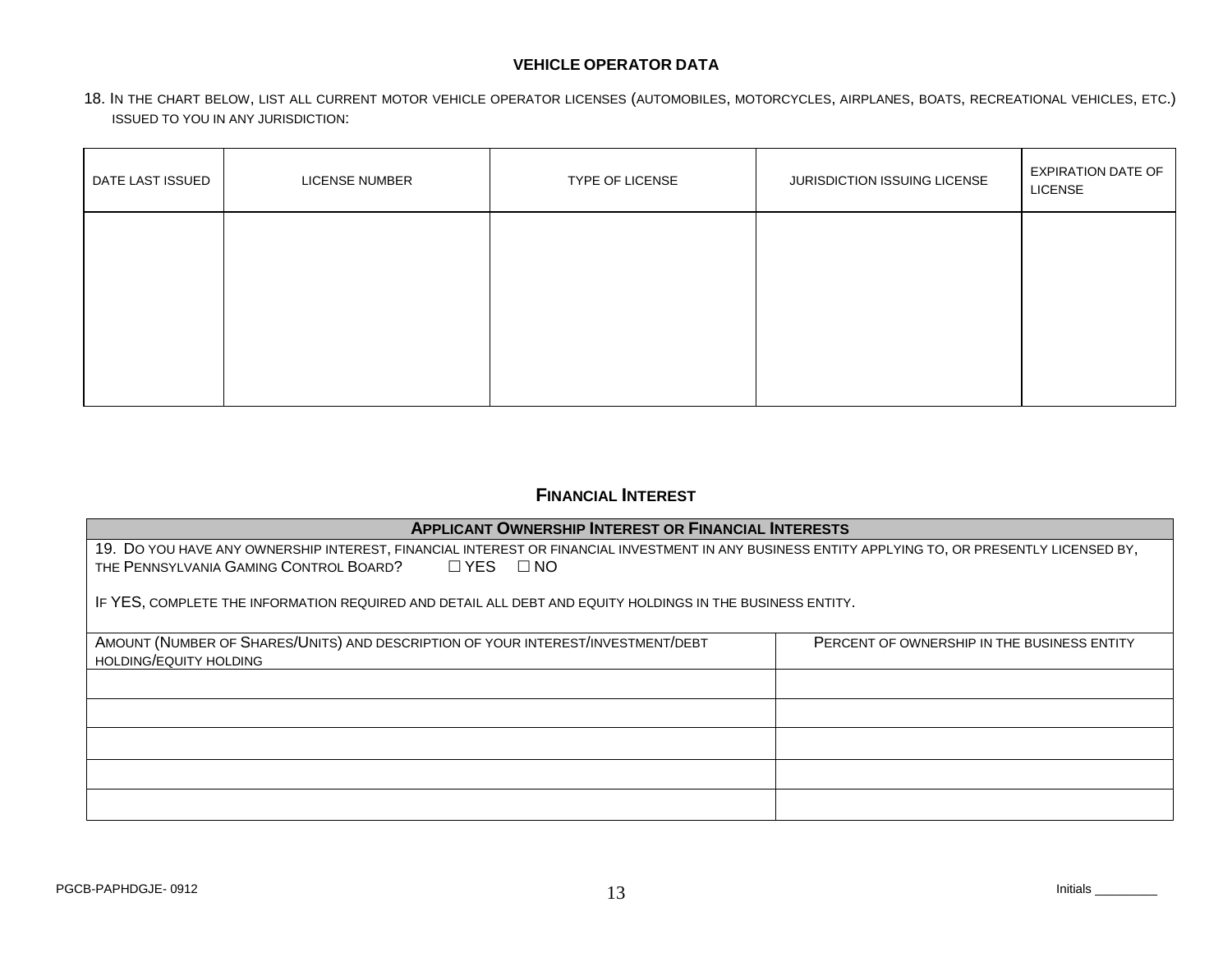# **NET WORTH STATEMENT -- ASSETS AND LIABILITIES**

**DEFINITIONS:** FOR PURPOSES OF THE FOLLOWING FORMS "NET WORTH" IS THE AMOUNT FOUND IN THE SHADED BOX UNDER COLUMN C BETWEEN NUMBERS 15 AND 16. **INSTRUCTIONS:** YOU MUST COMPLETE THE ENTIRE NET WORTH STATEMENT **AND** ALL SCHEDULES.

| 20. PLEASE LIST ALL ASSETS, TANGIBLE AND INTANGIBLE, IN WHICH A DIRECT OR INDIRECT INTEREST IS HELD BY YOU, YOUR<br>SPOUSE OR YOUR DEPENDENT CHILDREN. FOR EACH LINE ITEM, LIST BOTH THE COST OF THE ASSET AND THE PRESENT<br>MARKET VALUES AS OF THE DATE OF THIS STATEMENT UNLESS THIS CANNOT REASONABLY BE DONE, IN WHICH CASE ANY |                                                            |                                    | 21. PLEASE LIST ALL LIABILITIES OF YOU, YOUR SPOUSE AND YOUR DEPENDENT CHILDREN.<br>ENTER THE AMOUNT AS OF THE DATE OF THIS STATEMENT. DETAIL EACH LINE ENTRY ON<br>THE APPROPRIATE SCHEDULE. |                                                                                                                |                                                                                                                                                                                                                                                                                                                                                                              |                                            |
|---------------------------------------------------------------------------------------------------------------------------------------------------------------------------------------------------------------------------------------------------------------------------------------------------------------------------------------|------------------------------------------------------------|------------------------------------|-----------------------------------------------------------------------------------------------------------------------------------------------------------------------------------------------|----------------------------------------------------------------------------------------------------------------|------------------------------------------------------------------------------------------------------------------------------------------------------------------------------------------------------------------------------------------------------------------------------------------------------------------------------------------------------------------------------|--------------------------------------------|
| SPECIAL VALUATION DATE SHOULD BE NOTED IN THE COLUMN PROVIDED. DETAIL EACH LINE ENTRY ON THE APPROPRIATE<br>SCHEDULE.                                                                                                                                                                                                                 |                                                            |                                    |                                                                                                                                                                                               | <b>LIABILITY</b>                                                                                               | ORIGINAL AMOUNT OF<br><b>LIABILITY</b><br>(C)                                                                                                                                                                                                                                                                                                                                | <b>AMOUNT</b><br><b>OUTSTANDING</b><br>(D) |
| <b>ASSET</b>                                                                                                                                                                                                                                                                                                                          | <b>COST AT DATE</b><br><b>ACQUIRED OR</b><br>PURCHASED (A) | <b>CURRENT MARKET</b><br>VALUE (B) | <b>SPECIAL VALUATION</b><br>DATE, IF ANY                                                                                                                                                      | 10. NOTES PAYABLE<br>(SCHEDULE I)<br>11. LOANS AND OTHER                                                       |                                                                                                                                                                                                                                                                                                                                                                              |                                            |
| 1. CASH<br>A) ON HAND                                                                                                                                                                                                                                                                                                                 |                                                            |                                    |                                                                                                                                                                                               | PAYABLES (SCHEDULE J)                                                                                          |                                                                                                                                                                                                                                                                                                                                                                              |                                            |
|                                                                                                                                                                                                                                                                                                                                       |                                                            | a)                                 |                                                                                                                                                                                               | 12. TAXES PAYABLE<br>(SCHEDULE K)                                                                              |                                                                                                                                                                                                                                                                                                                                                                              |                                            |
| B) IN BANK (SCHEDULE A)<br>2. LOANS, NOTES AND<br><b>OTHER RECEIVABLES</b><br>(SCHEDULE B)                                                                                                                                                                                                                                            |                                                            | b)                                 | b)                                                                                                                                                                                            | 13. MORTGAGES OR LIENS<br>ON REAL ESTATE<br>(SCHEDULE L)                                                       |                                                                                                                                                                                                                                                                                                                                                                              |                                            |
| 3. SECURITIES (SCHEDULE C)<br>4. REAL ESTATE INTERESTS                                                                                                                                                                                                                                                                                |                                                            |                                    |                                                                                                                                                                                               | 14. LOANS AGAINST<br><b>INSURANCE/PENSIONS</b><br>(SCHEDULE M)                                                 |                                                                                                                                                                                                                                                                                                                                                                              |                                            |
| (SCHEDULE D)<br>5. CASH VALUE INSURANCE                                                                                                                                                                                                                                                                                               |                                                            |                                    |                                                                                                                                                                                               | 15. OTHER INDEBTEDNESS<br>(SCHEDULE N)                                                                         |                                                                                                                                                                                                                                                                                                                                                                              |                                            |
| (SCHEDULE E)                                                                                                                                                                                                                                                                                                                          |                                                            |                                    |                                                                                                                                                                                               | <b>TOTAL LIABILITIES</b>                                                                                       |                                                                                                                                                                                                                                                                                                                                                                              |                                            |
| 6. CASH VALUE PENSION/<br><b>RETIREMENT FUNDS</b><br>(SCHEDULE F)<br>7. FURNITURE AND CLOTHING                                                                                                                                                                                                                                        |                                                            |                                    |                                                                                                                                                                                               | <b>NET WORTH</b><br><b>TOTAL ASSETS</b><br>(FROM COLUMN B) LESS<br><b>TOTAL LIABILITIES</b><br>(FROM COLUMN D) |                                                                                                                                                                                                                                                                                                                                                                              |                                            |
| (REASONABLE ESTIMATE)<br>8. VEHICLES (SCHEDULE G)                                                                                                                                                                                                                                                                                     |                                                            |                                    |                                                                                                                                                                                               | 16. CONTINGENT<br><b>LIABILITIES</b>                                                                           |                                                                                                                                                                                                                                                                                                                                                                              |                                            |
|                                                                                                                                                                                                                                                                                                                                       |                                                            |                                    |                                                                                                                                                                                               | (SCHEDULE O)                                                                                                   |                                                                                                                                                                                                                                                                                                                                                                              |                                            |
| 9. OTHER (SCHEDULE H)<br><b>TOTAL ASSETS</b>                                                                                                                                                                                                                                                                                          |                                                            |                                    |                                                                                                                                                                                               | DATE OF STATEMENT                                                                                              | PLEASE PROVIDE THE NAME, ADDRESS AND PHONE NUMBER OF THE PERSON COMPLETING<br>THIS STATEMENT IF IT IS COMPLETED BY SOMEONE OTHER THAN YOU.<br>Address and the contract of the contract of the contract of the contract of the contract of the contract of the contract of the contract of the contract of the contract of the contract of the contract of the contract of th |                                            |
|                                                                                                                                                                                                                                                                                                                                       |                                                            |                                    |                                                                                                                                                                                               |                                                                                                                |                                                                                                                                                                                                                                                                                                                                                                              |                                            |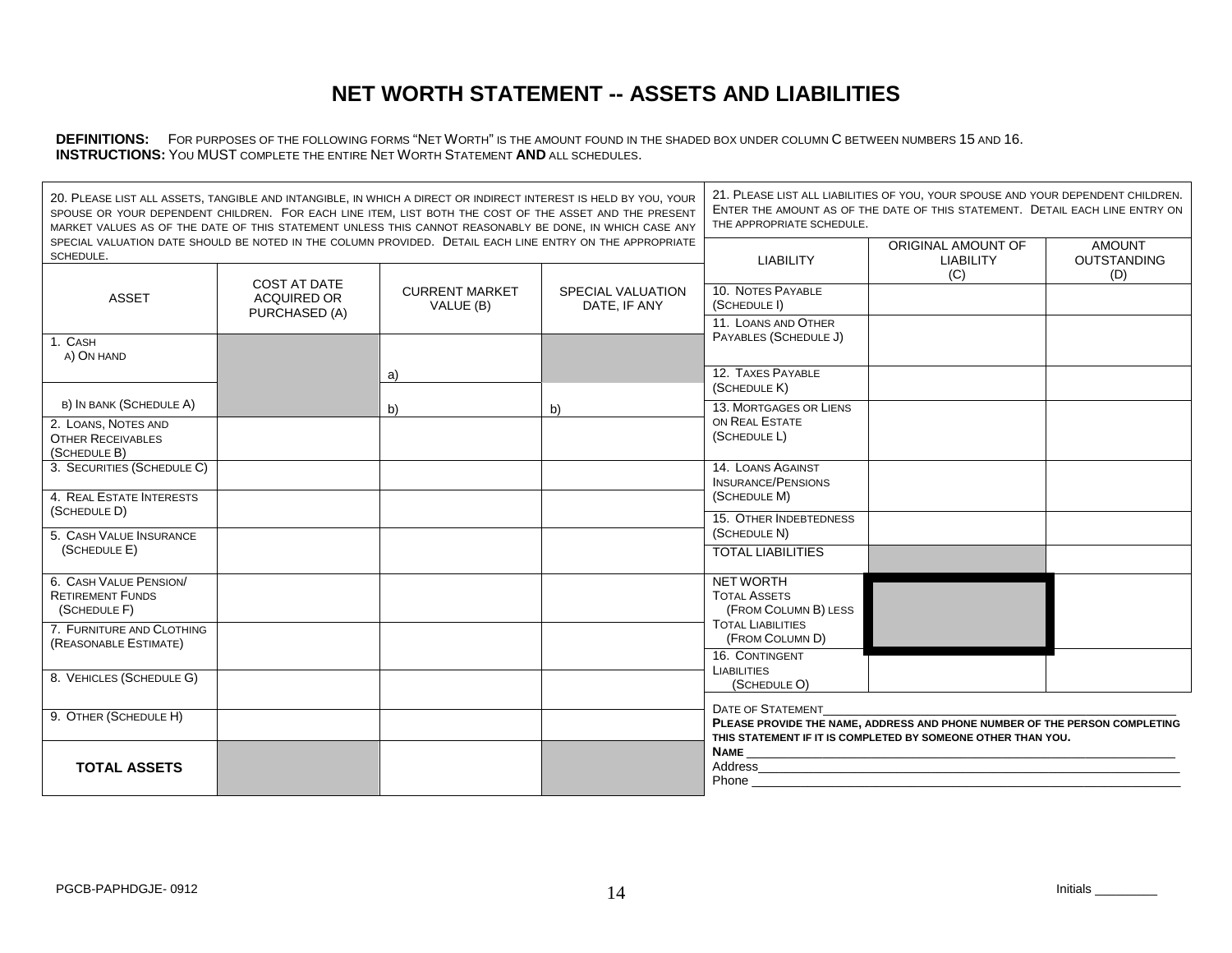22. SCHEDULE "A" - CASH IN BANK LIST BELOW ANY BANK ACCOUNTS (CHECKING, SAVINGS, TIME DEPOSITS, CERTIFICATES OF DEPOSIT, MONEY MARKET FUNDS, ETC.) FOREIGN AND DOMESTIC, MAINTAINED BY YOU, YOUR SPOUSE OR DEPENDENT CHILDREN. IDENTIFY WITH AN ASTERISK (\*) ANY CHECK WRITING ACCOUNTS HELD WITH BROKERAGE HOUSES, INSURANCE COMPANIES, ETC.

| NAME AND<br>ADDRESS OF<br><b>INSTITUTION</b> | NAME OF PERSON(S)<br><b>ACCOUNT</b><br>AND TAX IDENTIFICATION<br>NUMBER(S) APPEARING<br><b>NUMBER</b><br>ON ACCOUNT |  | <b>INTEREST</b><br><b>GENERAL NATURE OF</b><br><b>RATE (%)</b><br><b>ACCOUNT</b> |  | DATE OF<br><b>BALANCE</b> | <b>BALANCE</b><br>(Enter as item 1B) |
|----------------------------------------------|---------------------------------------------------------------------------------------------------------------------|--|----------------------------------------------------------------------------------|--|---------------------------|--------------------------------------|
|                                              |                                                                                                                     |  |                                                                                  |  |                           |                                      |

#### 23. SCHEDULE "B" – LOANS, NOTES AND OTHER RECEIVABLES LIST BELOW LOANS, NOTES AND OTHER RECEIVABLES HELD BY YOU, YOUR SPOUSE OR DEPENDENT CHILDREN.

| CHECK IF HELD<br>BY SPOUSE OR<br><b>DEPENDENT</b><br><b>CHILD</b> | <b>NAME AND</b><br>ADDRESS<br>OF DEBTOR | <b>INTEREST</b><br><b>RATE (%)</b> | ORIGINAL LOAN<br><b>AMOUNT</b><br>(Enter as item 2A) | <b>ORIGINAL</b><br>DATE OF<br>LOAN/NOTE<br><b>RECEIVABLE</b> | <b>TOTAL</b><br><b>PAYMENTS</b> | <b>DATE</b><br><b>DUE</b> | NATURE OF<br>ADVANCE AND<br>NATURE OF<br>SECURITY, IF ANY<br>(INDICATE IF<br>UNSECURED) | <b>CURRENT</b><br><b>BALANCE</b><br>(Enter as item 2B) |
|-------------------------------------------------------------------|-----------------------------------------|------------------------------------|------------------------------------------------------|--------------------------------------------------------------|---------------------------------|---------------------------|-----------------------------------------------------------------------------------------|--------------------------------------------------------|
|                                                                   |                                         |                                    |                                                      |                                                              |                                 |                           |                                                                                         |                                                        |

24. SCHEDULE "C" - SECURITIES. LIST BELOW ANY STOCKS, BONDS, MUTUAL FUNDS, COMMODITY ACCOUNTS, OPTIONS, WARRANTS, ETC., HELD OR CONTROLLED BY YOU, YOUR SPOUSE OR DEPENDENT CHILDREN IN ANY JURISDICTION. WHENEVER INTEREST EXISTS THROUGH A MUTUAL FUND OR HOLDING COMPANY, THE INDIVIDUAL STOCKS OR BONDS HELD BY SUCH MUTUAL FUND OR HOLDING COMPANY NEED NOT BE LISTED; WHENEVER SUCH INTEREST EXISTS THROUGH A BENEFICIAL INTEREST IN A TRUST, THE SECURITIES HELD IN SUCH TRUST SHALL BE LISTED IF YOU, YOUR SPOUSE OR DEPENDENT CHILDREN HAVE KNOWLEDGE OF WHAT SECURITIES ARE SO HELD. INDICATE PUBLICLY TRADED SECURITIES BY AN ASTERISK (\*).

| <u>WIIAT JEUDINITEJ ANE JU HEED. MUIUATET UDEIUET TIVADED JEUDINITIEJ DT AN AJTENIJIN T.</u> |                                                                  |                          |                                                                                      |                                                                 |                                                                        |                                                          |                                              |                      |                                                                   |  |
|----------------------------------------------------------------------------------------------|------------------------------------------------------------------|--------------------------|--------------------------------------------------------------------------------------|-----------------------------------------------------------------|------------------------------------------------------------------------|----------------------------------------------------------|----------------------------------------------|----------------------|-------------------------------------------------------------------|--|
| CHECK IF<br><b>HELD BY</b><br>SPOUSE OR<br><b>DEPENDENT</b><br>CHILD                         | NUMBER OF<br><b>SECURITIES</b><br>OR<br>CONTRACTS<br><b>HELD</b> | TYPE OF<br><b>SECURI</b> | NAME OF ISSUING<br>COMPANY OR<br><b>GOVERNMENT</b><br><b>AGENCY</b><br>/ORGANIZATION | <b>MARKET</b><br><b>VALUE AT</b><br>TIME OF<br>ACQUISITIO<br>N. | DATE OF<br>AND PRICE<br>AT<br><b>PURCHASE</b><br>(Enter as<br>item 3A) | % OF<br><b>OWNERSHIP IF</b><br><b>GREATER THAN</b><br>5% | <b>REGISTE</b><br><b>RED</b><br><b>OWNER</b> | DATE OF<br>VALUATION | <b>CURRENT</b><br><b>MARKET</b><br>VALUE<br>(Enter as<br>item 3B) |  |
|                                                                                              |                                                                  |                          |                                                                                      |                                                                 |                                                                        |                                                          |                                              |                      |                                                                   |  |

25. SCHEDULE "D" - REAL ESTATE INTERESTS INDICATE BELOW THE LOCATION, SIZE, GENERAL NATURE, ACQUISITION DATE AND OTHER INFORMATION REQUESTED REGARDING ANY REAL PROPERTY IN ANY JURISDICTION IN WHICH ANY DIRECT, INDIRECT, VESTED OR CONTINGENT INTEREST IS HELD BY YOU, YOUR SPOUSE OR DEPENDENT CHILDREN, ALONG WITH THE NAMES OF ALL INDIVIDUALS OR ENTITIES WHO SHARE A DIRECT, INDIRECT, VESTED OR CONTINGENT INTEREST THEREIN.

| CHECK IF<br><b>HELD BY</b><br><b>SPOUSE OR</b><br><b>DEPENDENT</b><br>CHILD | <b>ADDRESS</b><br>PARCEL/L<br>OT<br><b>NUMBER</b> | LOT<br>SIZE/STAND<br>NO./SQUAR<br>E FOOTAGE<br>OF<br><b>BUILDING</b> | TYPE OF<br><b>PROPERTY</b> | <b>DATE</b><br>ACQUIRED/<br><b>DOWN</b><br><b>PAYMENT</b> | <b>INDIVIDUALS OR</b><br><b>ENTITIES</b><br><b>SHARING</b><br><b>INTEREST</b><br>(INCLUDE % OF<br><b>OWNERSHIP FOR</b><br>EACH) | <b>PURCHASE</b><br>PRICE OF %<br><b>OWNED (Enter</b><br>as item 4A) | <b>MONTHLY</b><br>RENTAL<br>INCOME. IF<br><b>ANY</b> | <b>ESTIMATED MARKET</b><br>VALUE OF % OWNED<br>(Enter as item 4B) |
|-----------------------------------------------------------------------------|---------------------------------------------------|----------------------------------------------------------------------|----------------------------|-----------------------------------------------------------|---------------------------------------------------------------------------------------------------------------------------------|---------------------------------------------------------------------|------------------------------------------------------|-------------------------------------------------------------------|
|                                                                             |                                                   |                                                                      |                            |                                                           |                                                                                                                                 |                                                                     |                                                      |                                                                   |

#### 26. SCHEDULE "E" - CASH VALUE - LIFE INSURANCE INDICATE BELOW THE INFORMATION REQUESTED WITH REGARD TO THE CASH VALUE OF ALL LIFE INSURANCE POLICIES HELD BY YOU, YOUR SPOUSE OR YOUR DEPENDENT CHILDREN.

| CHECK IF<br><b>HELD BY</b><br>SPOUSE OR<br><b>DEPENDENT</b><br>CHILD | <b>DATE</b><br>PURCHASED | <b>INSURANCE</b><br><b>CARRIER</b><br><b>POLICY</b><br><b>NUMBER</b> | BENEFICIARY(IES) | <b>FACE</b><br>VALUE | ANNUAL PREMIUM<br><b>PAYMENTS</b> | <b>CASH SURRENDER</b><br><b>VALUE (Enter as item</b><br>5B) | EFFECTIVE DATE OF CASH<br>SURRENDER VALUE |
|----------------------------------------------------------------------|--------------------------|----------------------------------------------------------------------|------------------|----------------------|-----------------------------------|-------------------------------------------------------------|-------------------------------------------|
|                                                                      |                          |                                                                      |                  |                      |                                   |                                                             |                                           |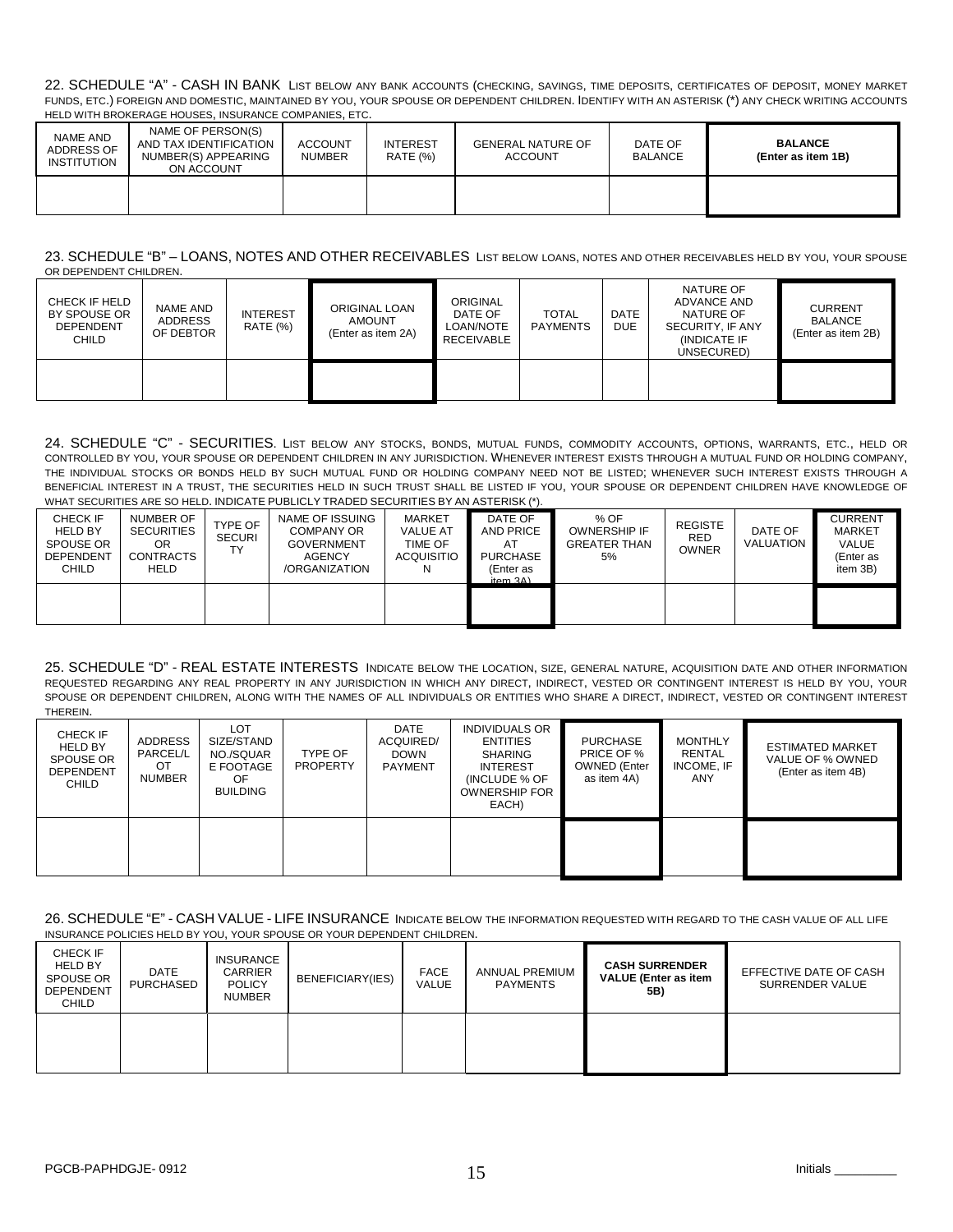27. SCHEDULE "F" - CASH VALUE - PENSION/RETIREMENT FUNDS INDICATE BELOW THE INFORMATION REQUESTED WITH REGARD TO THE CASH VALUE OF ALL RETIREMENT/INVESTMENT/PENSION FUNDS\* HELD BY YOU OR YOUR SPOUSE. \*IF YOU ARE FILING THIS RENEWAL IN THE UNITED STATES, THE INFORMATION IS TO INCLUDE IRA, 401K, AND KEOGH PLANS.

| CHECK IF HELD<br>BY SPOUSE OR<br><b>DEPENDENT</b><br>CHILD | TYPE OF<br><b>FUND</b> | TYPE OF SECURITIES<br><b>HELD AND ACCOUNT</b><br>NUMBER. IF ANY | EMPLOYER<br><b>INSTITUTION</b> | <b>CUMULATIVE</b><br>EMPLOYEE<br><b>CONTRIBUTION</b><br>(Enter as item 6A) | <b>CUMULATIVE</b><br><b>EMPLOYER</b><br><b>CONTRIBUTION</b> | <b>CURRENT</b><br><b>CASE VALUE</b><br>(Enter as<br>item 6B) | <b>EFFECTIVE</b><br>DATE OF<br><b>CASH VALUE</b> |
|------------------------------------------------------------|------------------------|-----------------------------------------------------------------|--------------------------------|----------------------------------------------------------------------------|-------------------------------------------------------------|--------------------------------------------------------------|--------------------------------------------------|
|                                                            |                        |                                                                 |                                |                                                                            |                                                             |                                                              |                                                  |

28. SCHEDULE "G" – VEHICLES INDICATE BELOW INFORMATION REQUESTED WITH REGARD TO ANY UPDATES TO ALL VEHICLES OWNED OR LEASED BY YOU, YOUR SPOUSE, OR YOUR DEPENDENT CHILDREN.

| CHECK IF HELD<br>BY SPOUSE OR<br>DEPENDENT<br><b>CHILD</b> | <b>TYPE OF VEHICLE</b> | <b>SPECIFY</b><br>IF<br>OWNED<br><b>OR</b><br>LEASED* | DATE OF<br>PURCHASE/<br>LEASE | <b>MODEL</b><br><b>YEAR</b> | MAKE/<br><b>MODEL</b><br>OF<br><b>VEHICLE</b> | COST** (Enter as<br>item 8A) | IF OWNED, CURRENT<br><b>MARKET VALUE (Enter</b><br>as item 8B) |
|------------------------------------------------------------|------------------------|-------------------------------------------------------|-------------------------------|-----------------------------|-----------------------------------------------|------------------------------|----------------------------------------------------------------|
|                                                            |                        |                                                       |                               |                             |                                               |                              |                                                                |

\*IF LEASED, SPECIFY IN THIS COLUMN THE LENGTH OF THE LEASE, TOTAL LEASE COSTS, DOWN PAYMENTS, MONTHLY PAYMENTS AND NUMBER OF PAYMENTS OVER THE LIFE OF THE LEASE. \*\*IF LEASED, ENTER THE SUM OF THE DOWN PAYMENT PLUS MONTHLY PAYMENTS TO DATE AS THE TOTAL COST.

29. SCHEDULE "H" - OTHER ASSETS LIST BELOW INFORMATION REGARDING ALL OTHER ASSETS, INCLUDING ANY BUSINESS INVESTMENTS IN WHICH ANY DIRECT, INDIRECT, VESTED OR CONTINGENT IS HELD BY YOU, YOUR SPOUSE OR YOUR DEPENDENT CHILDREN. BUSINESS INTERESTS SHOULD INCLUDE, BUT NOT BE LIMITED TO, JOINT VENTURES, PARTNERSHIPS, SOLE PROPRIETORSHIPS, CORPORATIONS AND LLCS. OTHER ASSETS SHOULD INCLUDE, BUT NOT BE LIMITED TO, ART COLLECTIONS, COIN COLLECTIONS, AND ANTIQUES.

| CHECK IF HELD BY<br>SPOUSE OR<br>DEPENDENT CHILD | <b>NATURE</b><br>OF ASSET | DATE OF<br><b>ACQUISITION</b> | COST (Enter as item 9A) | % OF<br>OWNERSHIP<br><b>INTEREST</b> | DATE OF<br>VALUATION | <b>CURRENT MARKET VALUE (Enter</b><br>as item 9B) |
|--------------------------------------------------|---------------------------|-------------------------------|-------------------------|--------------------------------------|----------------------|---------------------------------------------------|
|                                                  |                           |                               |                         |                                      |                      |                                                   |

#### 30. SCHEDULE "I" - NOTES PAYABLE LIST BELOW INFORMATION WITH REGARD TO ALL NOTES PAYABLE FOR WHICH YOU, YOUR SPOUSE OR DEPENDENT CHILDREN ARE OBLIGATED.

| CHECK IF HELD<br>BY SPOUSE OR<br><b>DEPENDENT</b><br>CHILD | NAME &<br>ADDRESS<br>OF<br><b>CREDITOR</b> | ACCOU<br>NT<br><b>NUMBE</b><br>R, IF<br>ANY | DATE<br><b>INCURRE</b><br>D | <b>DUE</b><br><b>DATE</b> | <b>INTEREST</b><br><b>RATE</b> (%) | <b>AMOUN</b><br>T OF<br>PERIOD<br>IC<br><b>PAYME</b><br>NT/PAY<br><b>PERIOD</b> | <b>ORIGINAL</b><br>AMOUNT OF<br>NOTE (Enter<br>as item 10C) | NATURE OF<br>SECURITY, IF<br>ANY | TOTAL<br><b>PAYMENT</b><br>S | <b>OUTSTANDIN</b><br><b>G AMOUNT</b><br>OF LIABILITY<br>(Enter as item<br>10D) |
|------------------------------------------------------------|--------------------------------------------|---------------------------------------------|-----------------------------|---------------------------|------------------------------------|---------------------------------------------------------------------------------|-------------------------------------------------------------|----------------------------------|------------------------------|--------------------------------------------------------------------------------|
|                                                            |                                            |                                             |                             |                           |                                    |                                                                                 |                                                             |                                  |                              |                                                                                |

31. SCHEDULE "J" - LOANS AND OTHER PAYABLES LIST BELOW INFORMATION WITH REGARD TO ALL ACCOUNTS PAYABLE (INCLUDE LINES OF CREDIT, INSTALLMENT LOANS, REVOLVING CHARGE ACCOUNTS AND ANY OTHER ACCOUNTS) FOR WHICH YOU, YOUR SPOUSE OR YOUR DEPENDENT CHILDREN ARE OBLIGATED.

| CHECK IF<br><b>HELD BY</b><br><b>SPOUSE</b><br><b>OR</b><br><b>DEPENDE</b><br>NT CHILD | NAME &<br>ADDRESS OF<br><b>CREDITOR</b> | ACCOUN<br>NUMBER,<br>IF ANY | DATE<br>OPENED OR<br><b>INCURRED</b> | <b>DUE</b><br><b>DAT</b><br>Е | <b>INTERES</b><br>T RATE<br>(%) | NATUR<br>E OF<br><b>ACCO</b><br>UNT | <b>ORIGINAL</b><br>AMOUNT OF<br><b>LIABILITY</b><br>(Enter as<br>item $11C$ ) | <b>NATUR</b><br>E OF<br><b>SECURI</b><br>TY, IF<br><b>ANY</b> | <b>TOTAL</b><br><b>PAYMENTS</b> | <b>CURRENT</b><br><b>AMOUNT</b><br><b>OUTSTANDING</b><br>(Enter as item 11D) |
|----------------------------------------------------------------------------------------|-----------------------------------------|-----------------------------|--------------------------------------|-------------------------------|---------------------------------|-------------------------------------|-------------------------------------------------------------------------------|---------------------------------------------------------------|---------------------------------|------------------------------------------------------------------------------|
|                                                                                        |                                         |                             |                                      |                               |                                 |                                     |                                                                               |                                                               |                                 |                                                                              |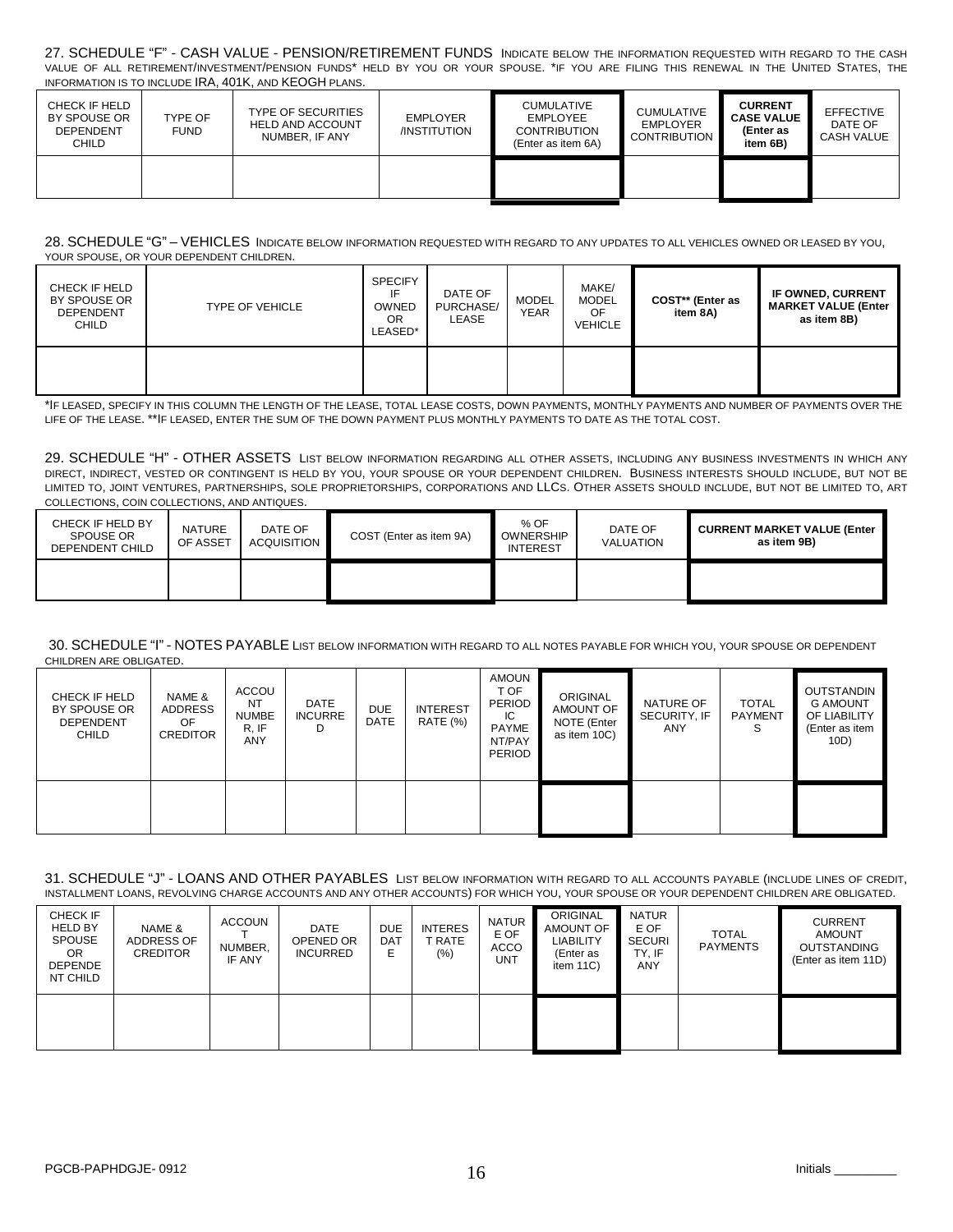32. SCHEDULE "K" - TAXES PAYABLE LIST BELOW INFORMATION WITH REGARD TO ALL TAXES PAYABLE FOR WHICH YOU, YOUR SPOUSE, OR YOUR DEPENDENT CHILDREN ARE OBLIGATED. ONLY REAL ESTATE AND INCOME TAXES NEED TO BE INCLUDED.

| CHECK IF OWNED BY SPOUSE<br>OR DEPENDENT CHILD | <b>TAXING</b><br><b>AUTHORITY</b> | NATURE OF<br><b>TAX</b> | DATE AND AMOUNT OF<br>ORIGINAL OBLIGATION<br>(ENTER AS ITEM 12C) | FINES, PENALTIES,<br>AND INTEREST, IF ANY | TOTAL AMOUNT DUE (ENTER AS<br>ITEM 12D) |
|------------------------------------------------|-----------------------------------|-------------------------|------------------------------------------------------------------|-------------------------------------------|-----------------------------------------|
|                                                |                                   |                         |                                                                  |                                           |                                         |

#### 33. SCHEDULE "L" - MORTGAGES OR LIENS PAYABLE ON REAL ESTATE LIST BELOW INFORMATION WITH REGARD TO ALL MORTGAGES OR LIENS DUE AND OWING ON REAL ESTATE FOR WHICH YOU, YOUR SPOUSE OR YOUR DEPENDENT CHILDREN ARE OBLIGATED.

| CHECK IF OWNED<br>BY SPOUSE OR<br>DEPENDENT CHILD | NAME AND<br>ADDRESS OF<br><b>MORTGAGEE</b><br>OR LIEN<br><b>HOLDER</b> | <b>ACCOUN</b><br><b>NUMBER</b> | DATE<br><b>INCURRE</b> | <b>ORIGINAL AMOUNT</b><br>OF LIABILITY (Enter<br>as 13C) | <b>DESCRIPTIO</b><br>N/ADDRESS<br>OF REAL<br><b>ESTATE</b> | <b>TERM OF</b><br>MORTGAGE/<br><b>INTEREST</b><br><b>RATE (%)</b> | <b>AMOUNT</b><br>OF<br><b>PERIODIC</b><br>PAYMENT/<br>PAY<br><b>PERIOD</b> | <b>CURRENT MORTGAGE</b><br><b>BALANCE (Enter as</b><br>13D) |
|---------------------------------------------------|------------------------------------------------------------------------|--------------------------------|------------------------|----------------------------------------------------------|------------------------------------------------------------|-------------------------------------------------------------------|----------------------------------------------------------------------------|-------------------------------------------------------------|
|                                                   |                                                                        |                                |                        |                                                          |                                                            |                                                                   |                                                                            |                                                             |

#### 34. SCHEDULE "M" - LOANS AGAINST INSURANCE/PENSION PLANS LIST BELOW INFORMATION WITH REGARD TO ALL LOANS AGAINST LIFE INSURANCE POLICIES, PENSION PLANS, ETC., TAKEN BY YOU, YOUR SPOUSE OR YOUR DEPENDENT CHILDREN.

| CHECK IF OWNED BY<br>SPOUSE OR<br>DEPENDENT CHILD | INSURANCE<br><b>CARRIER/PENSION</b><br>PLAN | <b>PURPOSE</b><br>OF LOAN | ORIGINAL<br>AMOUNT OF LOAN<br>(Enter as item 14C) | <b>INTEREST</b><br><b>RATE (%)</b> | DATE OF<br><b>LOAN</b> | <b>PERIODIC</b><br><b>PAYMENT</b><br>AMOUNT/PAY<br><b>PERIOD</b> | <b>CURRENT LOAN</b><br><b>BALANCE (Enter as</b><br>item 14D) |
|---------------------------------------------------|---------------------------------------------|---------------------------|---------------------------------------------------|------------------------------------|------------------------|------------------------------------------------------------------|--------------------------------------------------------------|
|                                                   |                                             |                           |                                                   |                                    |                        |                                                                  |                                                              |

#### 35. SCHEDULE "N" - ANY OTHER INDEBTEDNESS LIST BELOW INFORMATION WITH REGARD TO ANY OTHER INDEBTEDNESS FOR WHICH YOU, YOUR SPOUSE OR YOUR DEPENDENT CHILDREN ARE OBLIGATED.

| CHECK IF OWED<br>BY SPOUSE OR<br>DEPENDENT<br><b>CHILD</b> | <b>NAME AND</b><br>ADDRESS OF<br><b>CREDITOR</b> | <b>INTERES</b><br>r RATE<br>(%) | <b>DESCRIPTION OF</b><br>LIABILITY, TYPE OF<br><b>OBLIGATION AND</b><br>NATURE OF<br>SECURITY. IF ANY | <b>DUE</b><br><b>DATE</b> | AMOUNT OF<br><b>PERIODIC</b><br>PAYMENT/ PAY<br>PERIOD | <b>ORIGINAL AMOUNT OF</b><br>LIABILITY (Enter as<br>item 15C) | <b>OUTSTANDING</b><br><b>AMOUNT OF</b><br><b>INDEBTEDNESS (Enter</b><br>as item 15D) |
|------------------------------------------------------------|--------------------------------------------------|---------------------------------|-------------------------------------------------------------------------------------------------------|---------------------------|--------------------------------------------------------|---------------------------------------------------------------|--------------------------------------------------------------------------------------|
|                                                            |                                                  |                                 |                                                                                                       |                           |                                                        |                                                               |                                                                                      |

#### 36. SCHEDULE "O" - CONTINGENT LIABILITIES LIST BELOW INFORMATION REQUESTED WITH REGARD TO ALL CONTINGENT LIABILITIES FOR WHICH YOU, YOUR SPOUSE OR YOUR DEPENDENT CHILDREN ARE OBLIGATED.

| CHECK IF<br><b>OWED BY</b><br>SPOUSE OR<br><b>DEPENDENT</b><br>CHILD | NAME AND<br>ADDRESS OF<br><b>CONTINGENT</b><br><b>CREDITOR</b> | DATE<br><b>INCURRED</b> | <b>ACCOUNT</b><br><b>NUMBER</b> | PRIMARY<br><b>DEBTOR</b> | <b>DESCRIPTION OF</b><br>OBLIGATION INCLUDING<br>NATURE OF SECURITY. IF<br>ANY | <b>ORIGINAL AMOUNT OF</b><br><b>CONTINGENT</b><br><b>OBLIGATION (Enter as</b><br>item 16C) | <b>CURRENT AMOUNT</b><br>OF CONTINGENT<br><b>OBLIGATION (Enter</b><br>as item 16D) |
|----------------------------------------------------------------------|----------------------------------------------------------------|-------------------------|---------------------------------|--------------------------|--------------------------------------------------------------------------------|--------------------------------------------------------------------------------------------|------------------------------------------------------------------------------------|
|                                                                      |                                                                |                         |                                 |                          |                                                                                |                                                                                            |                                                                                    |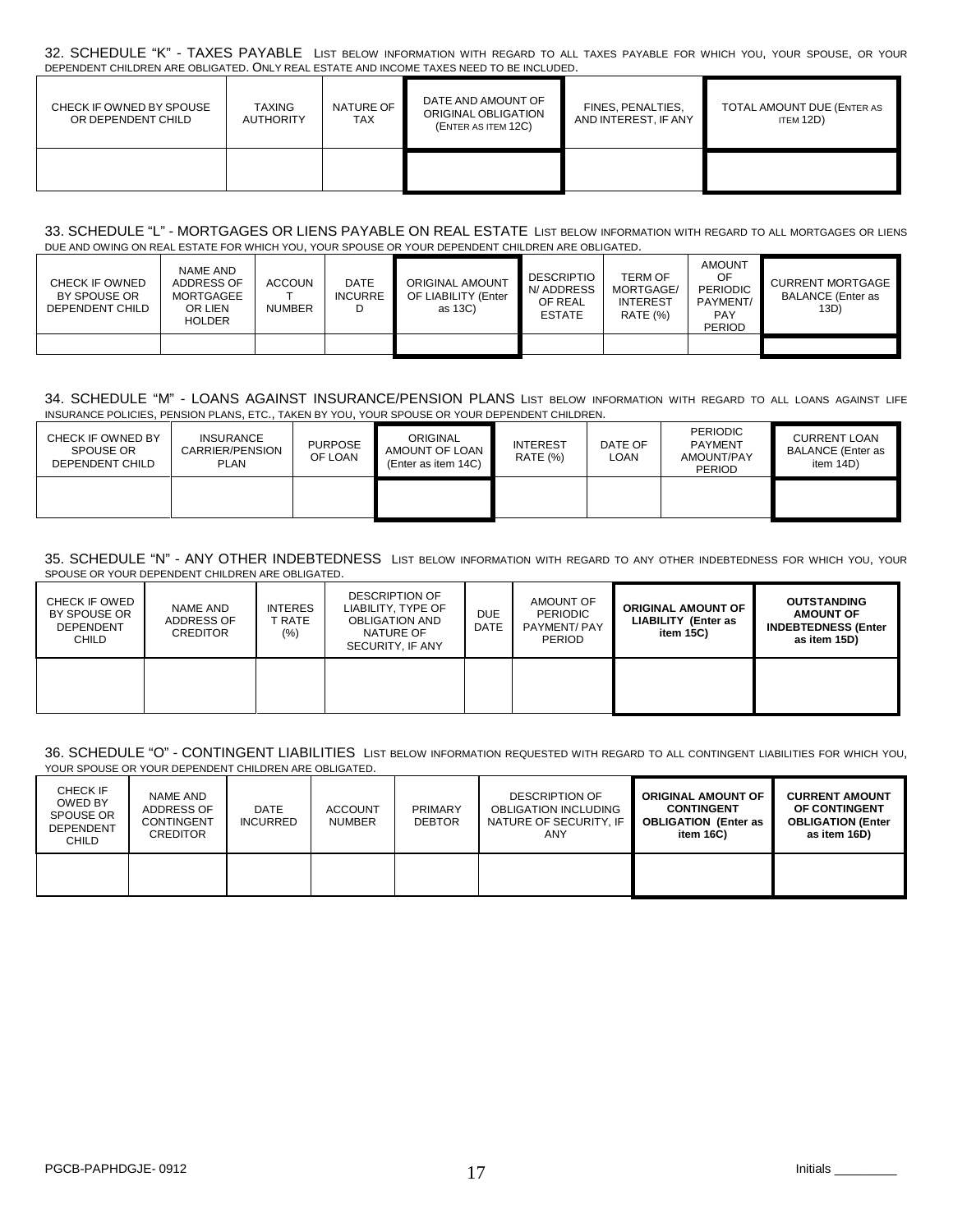## **REFERENCES**

PROVIDE THE NAMES AND OTHER INFORMATION REQUESTED OF THREE (3) REFERENCES OVER THE AGE OF 18 WHO HAVE KNOWN YOU FOR AT LEAST ONE YEAR AND CAN ATTEST TO YOUR GOOD CHARACTER AND REPUTATION. NO PERSON CAN BE A REFERENCE WHO IS A MEMBER OF YOUR FAMILY. (SPOUSE, PARENTS, GRANDPARENTS, CHILDREN, GRANDCHILDREN, SIBLINGS, UNCLES, AUNTS, NEPHEWS, NIECES, FATHERS-IN-LAW, MOTHERS-IN-LAW, SONS-IN-LAW, DAUGHTERS-IN-LAW, BROTHERS-IN-LAW AND SISTERS-IN-LAW WHETHER BY WHOLE OR HALF BLOOD, BY MARRIAGE, ADOPTION OR NATURAL RELATIONSHIP).

### REFERENCE ONE

|                                    | BUSINESS ADDRESS_____________________             |
|------------------------------------|---------------------------------------------------|
|                                    |                                                   |
|                                    |                                                   |
| TELEPHONE NO. ___________________  |                                                   |
|                                    | HOW LONG HAVE YOU KNOWN THE REFERENCE?            |
| <b>REFERENCE TWO</b>               |                                                   |
|                                    | BUSINESS ADDRESS <b>AND ALL AND A SET ALCOHOL</b> |
|                                    |                                                   |
| TELEPHONE NO. ____________________ | <b>OCCUPATION</b>                                 |
| CELL NO. _________________________ | HOW LONG HAVE YOU KNOWN THE REFERENCE?            |
| <b>REFERENCE THREE</b>             |                                                   |
|                                    | BUSINESS ADDRESS <b>AND ALL AND A SET ALCOHOL</b> |
|                                    |                                                   |
| TELEPHONE NO. ____________________ |                                                   |
|                                    | HOW LONG HAVE YOU KNOWN THE REFERENCE?            |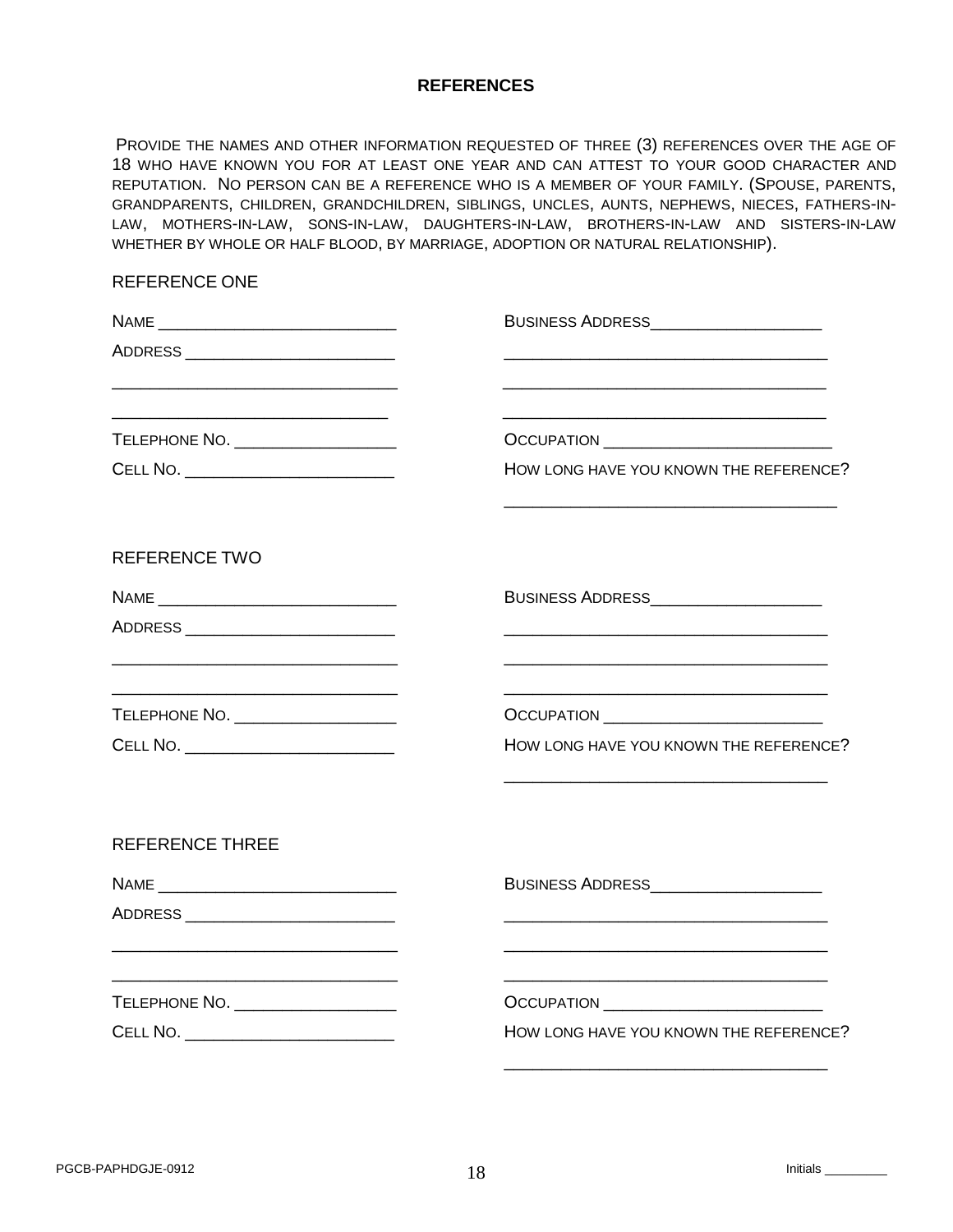## **FEDERAL, STATE AND FOREIGN TAX INFORMATION**

ATTACH TO THIS FORM A COPY OF EACH SUCH TAX RETURN AND ALL APPROPRIATE SCHEDULES OR OTHER ATTACHMENTS REQUIRED BY THE TAX AUTHORITIES OF THE FOREIGN JURISDICTIONS.

| <b>APPLICANT TAX HISTORY</b>                                                                                                                                                                                                                                                                                                                  |                       |                            |  |
|-----------------------------------------------------------------------------------------------------------------------------------------------------------------------------------------------------------------------------------------------------------------------------------------------------------------------------------------------|-----------------------|----------------------------|--|
| WHEN DID YOU FILE YOUR LAST FEDERAL INCOME TAX RETURN                                                                                                                                                                                                                                                                                         | <b>PERIOD COVERED</b> | <b>IRS OFFICE LOCATION</b> |  |
| WHEN DID YOU FILE YOUR LAST STATE INCOME TAX RETURN                                                                                                                                                                                                                                                                                           | PERIOD COVERED        | <b>STATE OF FILING</b>     |  |
| ATTACH TO THIS FORM, A COPY OF EACH IRS FORM(S) FILED AND ALL SUPPORTING IRS SCHEDULES* FILED BY YOU IN EACH OF THE LAST TWO (2) YEARS. IF YOU AND YOUR SPOUSE<br>FILED SEPARATE TAX RETURNS FOR ANY YEAR IN THE LAST TWO (2) YEARS, ALSO ATTACH A COPY OF YOUR SPOUSE'S TAX RETURNS. PLEASE SUBMIT THREE (3) COPIES OF EACH TAX<br>RETURN.   |                       |                            |  |
| ATTACH TO THIS FORM, A COPY OF EACH STATE INCOME TAX RETURN(S) FILED AND ALL SUPPORTING SCHEDULES FILED BY YOU IN THE LAST TWO (2) YEARS. IF YOU AND YOUR<br>SPOUSE FILED SEPARATE TAX RETURNS FOR ANY YEAR IN THE LAST TWO (2) YEARS, ALSO ATTACH A COPY OF YOUR SPOUSE'S TAX RETURNS. PLEASE SUBMIT THREE (3) COPIES OF<br>EACH TAX RETURN. |                       |                            |  |
| HAS YOUR TAX RETURN EVER BEEN AUDITED OR ADJUSTED?                                                                                                                                                                                                                                                                                            |                       | $\sqcap$ YES $\sqcap$ NO   |  |
| IF YES, DESCRIBE THE NATURE AND RESOLUTION OF THE AUDIT AND THE TAX YEAR(S).                                                                                                                                                                                                                                                                  |                       |                            |  |
| HAVE YOU EVER FAILED TO FILE FEDERAL OR STATE INCOME TAX RETURNS?                                                                                                                                                                                                                                                                             |                       | $\Box$ Yes $\Box$ No       |  |
| IF YES, DESCRIBE THE REASON FOR FAILURE TO FILE AND THE TAX YEAR(S).                                                                                                                                                                                                                                                                          |                       |                            |  |
| HAVE YOU OR YOUR SPOUSE EVER FILED ANY TYPE OF TAX RETURN, STATEMENT OR FORM IN ANY JURISDICTION OUTSIDE THE UNITED STATES WITHIN THE LAST<br>TEN (10) YEARS?                                                                                                                                                                                 |                       | <b>TYES</b><br>⊤NO         |  |
| IF THE ANSWER IS YES, PLEASE PROVIDE THE INFORMATION REQUIRED BELOW.                                                                                                                                                                                                                                                                          |                       |                            |  |
| <b>TAX YEARS FILED</b>                                                                                                                                                                                                                                                                                                                        | <b>COUNTRY FILED</b>  | <b>AMOUNT OF TAX</b>       |  |
|                                                                                                                                                                                                                                                                                                                                               |                       |                            |  |
|                                                                                                                                                                                                                                                                                                                                               |                       |                            |  |
|                                                                                                                                                                                                                                                                                                                                               |                       |                            |  |
| ATTACH TO THIS FORM A COPY OF EACH SUCH TAX RETURN AND ALL APPROPRIATE SCHEDULES OR OTHER ATTACHMENTS REQUIRED BY THE TAX AUTHORITIES OF THE FOREIGN<br>JURISDICTIONS.                                                                                                                                                                        |                       |                            |  |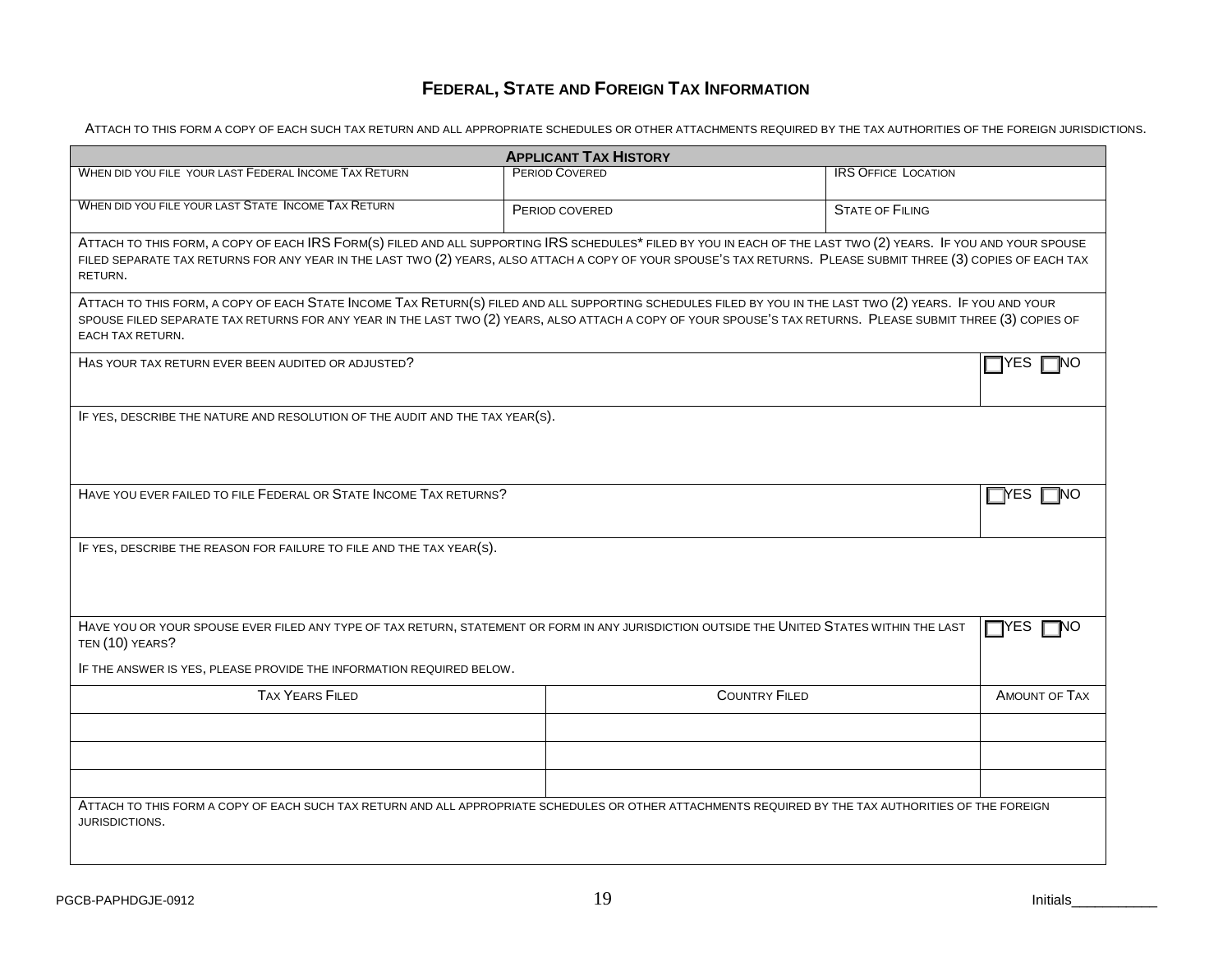## **APPLICATION FOR PENNSYLVANIA TAX CLEARANCE REVIEW**

COMPLETION OF THIS FORM IS A CONDITION OF THIS APPLICATION AND WILL AUTHORIZE THE PENNSYLVANIA DEPARTMENT OF REVENUE ("DOR") AND THE DEPARTMENT OF LABOR AND INDUSTRY ("DLI") TO REVIEW THE TAX RECORDS OF THE PERSON AND/OR ENTITY AS PART OF THE CERTIFICATION EVALUATION BY THE PENNSYLVANIA GAMING CONTROL BOARD ("BOARD"). YOUR SIGNATURE ON THIS FORM ALSO REPRESENTS A WAIVER OF CONFIDENTIALITY OF TAX INFORMATION. YOUR SIGNATURE ALLOWS THE DOR AND DLI TO PROVIDE TAX INFORMATION TO THE BOARD AND ITS AUTHORIZED INVESTIGATORY AGENTS. IN ADDITION, YOUR SIGNATURE AUTHORIZES THE DOR, DLI AND THE BOARD TO PROVIDE YOUR TAX INFORMATION TO THE ENTITY WITH WHICH YOU ARE FILING.

| NAME AS LISTED ON TAX RETURN |             | <b>EMPLOYER IDENTIFICATION NUMBER/TAX</b><br><b>IDENTIFICATION NUMBER/SOCIAL SECURITY</b><br><b>NUMBER</b> |          |  |  |
|------------------------------|-------------|------------------------------------------------------------------------------------------------------------|----------|--|--|
| <b>ADDRESS</b>               | <b>CITY</b> | <b>STATE</b>                                                                                               | ZIP CODE |  |  |

I CERTIFY THAT I AM THE INDIVIDUAL WHOSE TAX RECORDS ARE TO BE REVIEWED. IF THE TAX RECORDS ARE FOR AN ENTITY, I CERTIFY THAT I AM THE AUTHORIZED SIGNATORY FOR THE APPLICANT.

\_\_\_\_\_\_\_\_\_\_\_\_\_\_\_\_\_\_\_\_\_\_\_\_\_\_\_\_\_\_\_\_\_\_\_\_\_\_ \_\_\_\_\_\_\_\_\_\_\_\_\_\_\_\_\_\_\_\_\_\_\_\_ \_\_\_\_\_\_\_\_\_\_\_\_\_\_\_\_\_ CEO/APPLICANT SIGNATURE TELEPHONE NUMBER DATE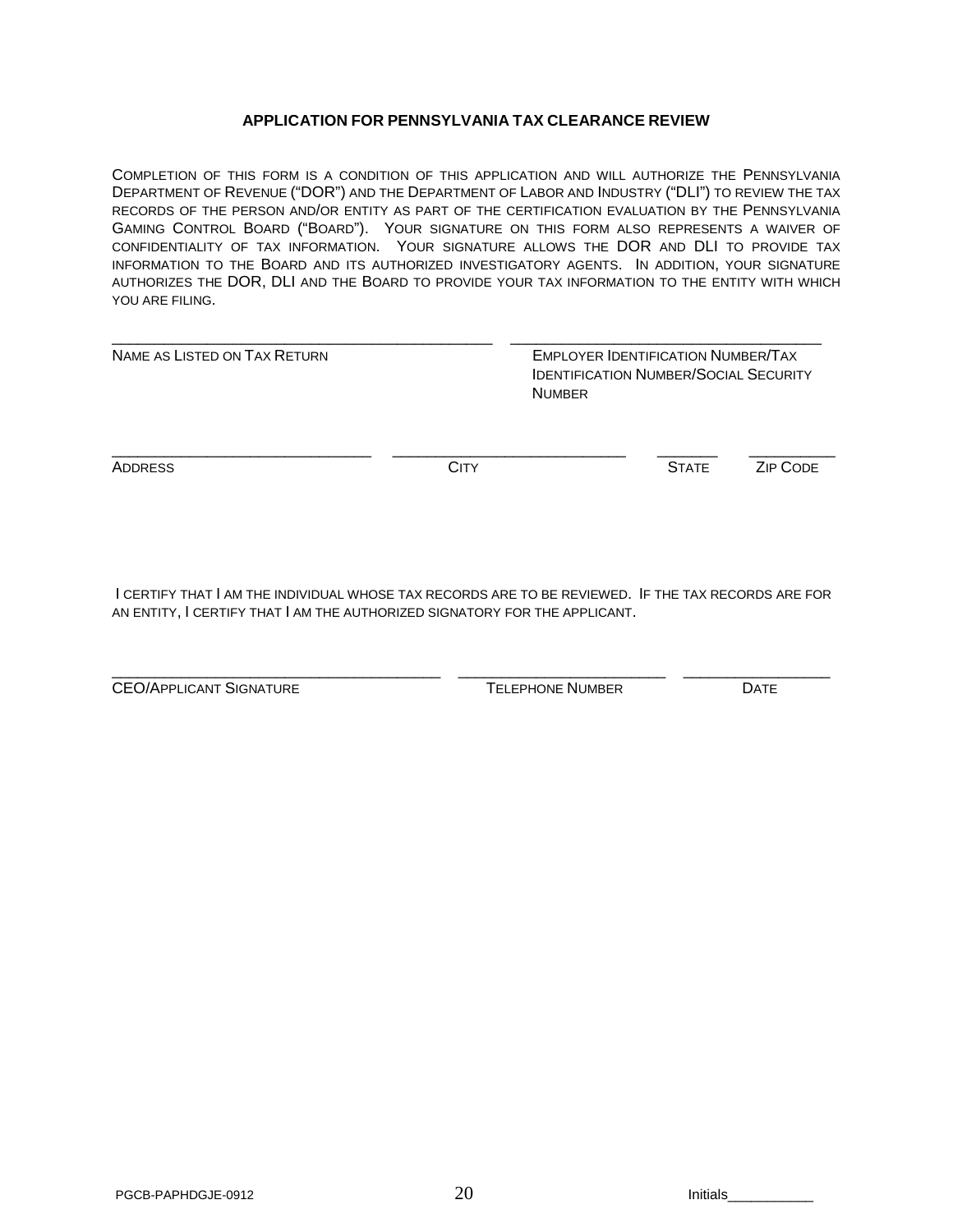### **AFFIDAVIT AND WAIVER OF LIABILITY**

STATE OF \_\_\_\_\_\_\_\_\_\_\_\_\_\_\_\_\_\_\_\_\_\_\_\_\_\_\_\_\_:

SS: And the state of the state of the SS: COUNTY OF \_\_\_\_\_\_\_\_\_\_\_\_\_\_\_\_\_\_\_\_\_\_\_:

THE APPLICANT HEREBY CERTIFIES THAT THE INFORMATION CONTAINED HEREIN IS TRUE AND CORRECT AND THAT THERE IS NO MISREPRESENTATION, FALSIFICATION OR OMISSION IN THIS APPLICATION. FURTHER, THE APPLICANT IS AWARE THAT ANY FALSE OR MISLEADING STATEMENT OR OMITTED INFORMATION WILL BE CAUSE FOR REJECTION OR REVOCATION OF A REGISTRATION, CERTIFICATE, QUALIFICATION OR PERMIT AND MAY BE SUBJECT TO CRIMINAL PENALTIES UNDER 18 PA. C.S.A. §§ 4902, 4903 AND 4904.

THE APPLICANT AGREES TO THE TERMS OF CERTIFICATION, REGISTRATION, QUALIFICATION AND PERMITTING IN THE PENNSYLVANIA RACE HORSE DEVELOPMENT AND GAMING ACT ("ACT") AND THE PENNSYLVANIA GAMING CONTROL BOARD ("BOARD") REGULATIONS AND AGREES, IF CERTIFIED, REGISTERED, QUALIFIED OR PERMITTED, TO ABIDE BY THE SAME.

APPLICANT SHALL HAVE THE DUTY TO:

- 1. PROVIDE ANY ASSISTANCE OR INFORMATION REQUIRED BY THE BOARD OR THE PSP AND TO COOPERATE IN ANY INQUIRY, INVESTIGATION OR HEARING;
- 2. CONSENT TO INSPECTIONS, SEARCHES AND SEIZURES;
- 3. INFORM THE BOARD OF ANY ACTIONS WHICH APPLICANT BELIEVES WOULD CONSTITUTE A VIOLATION OF THE ACT OR REGULATIONS; AND
- 4. INFORM THE BOARD OF ANY ARRESTS FOR ANY CRIMINAL VIOLATIONS OR OFFENSES INCLUDING THOSE ENUMERATED UNDER 18 PA. C.S.A. (RELATING TO CRIMES AND OFFENSES).

IN ADDITION, TO FURTHER EFFECTUATE THE PURPOSES OF THE ACT AND BOARD REGULATIONS, APPLICANT ACKNOWLEDGES THE BUREAU OF INVESTIGATIONS AND ENFORCEMENT ("BIE") AND THE PENNSYLVANIA STATE POLICE ("PSP") MAY OBTAIN ADMINISTRATIVE WARRANTS FOR THE INSPECTION AND SEIZURE OF PROPERTY POSSESSED, CONTROLLED, BAILED OR OTHERWISE HELD BY AN APPLICANT OR ANY OF ITS INTERMEDIARIES, SUBSIDIARIES AFFILIATES OR HOLDING COMPANIES, REGISTRANTS, CERTIFICANTS, QUALIFIERS OR PERMITTEES.

THE APPLICANT HEREBY EXPRESSLY WAIVES, RELEASES, AND FOREVER DISCHARGES THE BOARD, THE PENNSYLVANIA DEPARTMENT OF REVENUE, PSP, THE COMMONWEALTH OF PENNSYLVANIA AND ITS INSTRUMENTALITIES, AND THEIR AGENTS, EMPLOYEES AND REPRESENTATIVES FROM ANY AND ALL MANNER OF ACTION AND CAUSES OF ACTION WHATSOEVER WHICH I, MY ADMINISTRATORS OR EXECUTORS CAN, SHALL, OR MAY HAVE AGAINST THE COMMONWEALTH OF PENNSYLVANIA, THE BOARD AND THEIR AGENTS, AS A RESULT OF MY APPLYING FOR A REGISTRATION, CERTIFICATE, QUALIFICATION OR PERMIT IN THE COMMONWEALTH OF PENNSYLVANIA.

FURTHERMORE, THE APPLICANT WAIVES LIABILITY AS TO THE COMMONWEALTH OF PENNSYLVANIA AND ITS INSTRUMENTALITIES AND AGENTS, FOR ANY DAMAGES RESULTING TO THE APPLICANT FROM ANY DISCLOSURE OR PUBLICATION, IN ANY MANNER, OTHER THAN A WILFULLY UNLAWFUL DISCLOSURE OR PUBLICATION, OF ANY MATERIAL OR INFORMATION ACQUIRED DURING THE REGISTRATION, CERTIFICATION, QUALIFICATION OR PERMITTING PROCESS OR DURING ANY INQUIRIES, INVESTIGATIONS OR HEARINGS RELATED THERETO.

\_\_\_\_\_\_\_\_\_\_\_\_\_\_\_\_\_\_\_\_\_\_\_\_\_\_\_\_\_\_\_\_\_\_\_\_\_\_\_\_\_\_\_\_\_\_\_\_\_\_\_\_\_\_\_\_\_\_\_\_\_\_\_\_\_\_\_\_\_\_\_\_\_\_\_\_\_\_\_\_\_\_\_\_\_\_\_\_\_\_\_\_\_\_\_\_\_\_\_\_\_\_

APPLICANT CERTIFICATION (REQUIRED) DATE:  $\frac{1}{20}$  /20\_\_\_ SUBSCRIBED AND SWORN TO ME THIS \_\_\_\_\_DAY OF

 $\overline{OP} 20$ .

NAME OF APPLICANT

\_\_\_\_\_\_\_\_\_\_\_\_\_\_\_\_\_\_\_\_\_\_\_\_\_\_\_\_\_\_\_\_\_\_\_\_\_\_\_\_\_\_\_\_\_\_\_ \_\_\_\_\_\_\_\_\_\_\_\_\_\_\_\_\_\_\_\_\_\_\_\_\_\_\_\_\_\_\_\_\_\_\_\_\_ SIGNATURE OF APPLICANT **NOTARY PUBLIC** 

INDIVIDUAL PREPARING THIS FORM IF DIFFERENT FROM APPLICANT

MY COMMISSION EXPIRES ON \_\_\_\_\_\_/\_\_\_\_\_/20\_\_\_

\_\_\_\_\_\_\_\_\_\_\_\_\_\_\_\_\_\_\_\_\_\_\_\_\_\_\_\_\_\_\_\_\_\_\_\_\_\_\_\_\_\_\_\_\_\_\_ NAME, TITLE AND SIGNATURE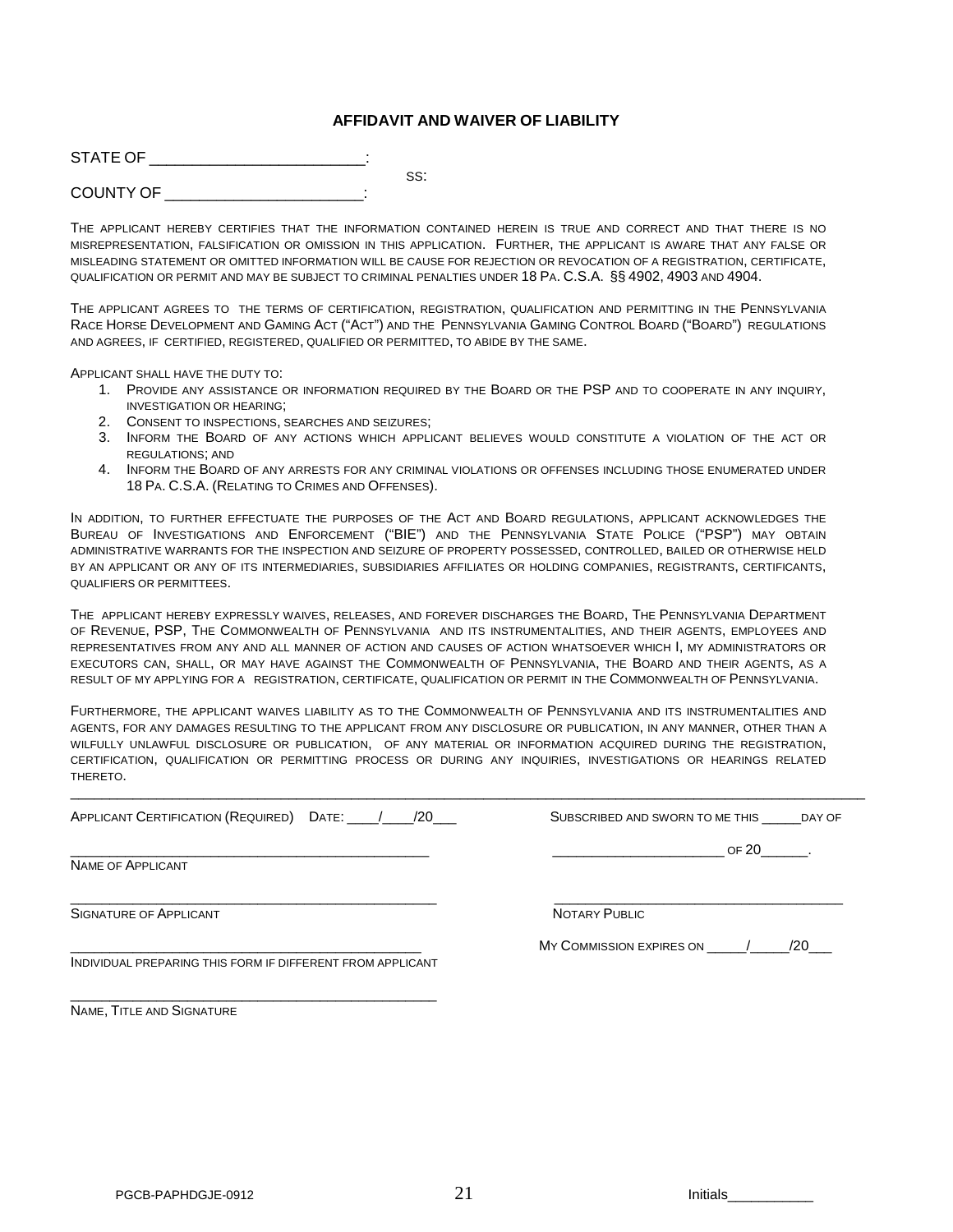## **RELEASE AUTHORIZATION**

TO ALL COURTS, LAW ENFORCEMENT AGENCIES, CRIMINAL JUSTICE AGENCIES, PROBATION DEPARTMENTS, SELECTIVE SERVICE BOARDS, EMPLOYERS, EDUCATIONAL INSTITUTIONS, BROKERAGE FIRMS, BANKS, SAVINGS AND LOANS INSTITUTIONS, FINANCIAL INSTITUTIONS, INTERNAL REVENUE SERVICE, STATE TAXING AUTHORITIES, AND OTHER INSTITUTIONS, AND ALL FEDERAL, STATE, AND LOCAL GOVERNMENT AGENCIES, BOARDS, OR COMMISSIONS, WITHOUT EXCEPTION, BOTH FOREIGN AND DOMESTIC.

FROM: \_\_\_\_\_\_\_\_\_\_\_\_\_\_\_\_\_\_\_\_\_\_\_\_\_\_\_\_\_\_\_\_\_\_\_\_\_\_\_\_\_\_\_\_\_\_\_\_\_\_\_\_\_\_\_\_\_\_\_\_\_\_\_\_\_\_\_

APPLICANT'S NAME (PLEASE PRINT)

#### **NOTE: IF APPLICANT IS MARRIED THE SPOUSE'S INITIALS AND SIGNATURE ARE REQUIRED ON THIS TWO-PAGE FORM.**

I/WE AUTHORIZE THE PENNSYLVANIA GAMING CONTROL BOARD TO CONDUCT AN INVESTIGATION INTO THE BACKGROUND OF THE SAID APPLICANT.

THEREFORE, YOU ARE HEREBY AUTHORIZED TO RELEASE ANY AND ALL INFORMATION PERTAINING TO THE APPLICANT, \_\_\_\_\_\_\_\_\_\_\_\_\_\_\_\_\_\_\_\_\_\_\_\_\_\_\_\_\_\_\_\_, DOCUMENTARY OR OTHERWISE, AS REQUESTED BY ANY APPROPRIATE EMPLOYEE, AGENT, OR REPRESENTATIVE OF THE PENNSYLVANIA GAMING CONTROL BOARD.

I/WE AGREE TO INDEMNIFY AND HOLD HARMLESS EVERY PERSON, FIRM, COMPANY, AND/OR GOVERNMENT BODY, INCLUDING THE PENNSYLVANIA GAMING CONTROL BOARD TO WHOM THIS REQUEST IS PRESENTED AND ANY AGENTS, INCLUDING THE PENNSYLVANIA STATE POLICE AND DEPARTMENT OF REVENUE, AND EMPLOYEES THEREOF, FROM AND AGAINST ALL CLAIMS, DAMAGES, LOSSES, AND EXPENSES INCLUDING REASONABLE ATTORNEYS' FEES ARISING OUT OF OR BY REASON OF, COMPLYING WITH THIS RELEASE AUTHORIZATION.

I/WE HEREBY AUTHORIZE ANY AUTHORIZED PERSON OF THE PENNSYLVANIA GAMING CONTROL BOARD TO DISCLOSE ANY INFORMATION OBTAINED THROUGH MY/OUR BACKGROUND INVESTIGATION TO THE ENTITY FOR WHICH THE APPLICANT IS AN OFFICER, DIRECTOR, OR HOLDER OF 10% OR MORE OWNERSHIP AND TO THE SLOT MACHINE LICENSEE(S) WITH WHICH THE ENTITY I AM ASSOCIATED WITH IS SEEKING TO DO BUSINESS..

A PHOTOSTAT COPY OF THIS AUTHORIZATION WILL BE CONSIDERED AS EFFECTIVE AND VALID AS THE ORIGINAL.

### **APPLICANT HAS READ THIS RELEASE AUTHORIZATION AND UNDERSTANDS ALL ITS TERMS. APPLICANT EXECUTES THIS DOCUMENT VOLUNTARILY AND WITH FULL KNOWLEDGE OF ITS SIGNIFICANCE.**

| IN WITNESS WHEREOF, I HAVE EXECUTED THIS RELEASE AUTHORIZATION AT                                                                                                                                                                     |                 |              |
|---------------------------------------------------------------------------------------------------------------------------------------------------------------------------------------------------------------------------------------|-----------------|--------------|
|                                                                                                                                                                                                                                       | <b>CITY</b>     | <b>STATE</b> |
| ON THIS, THE _______DAY OF __________________, 20_________.                                                                                                                                                                           |                 |              |
| <b>SIGNATURE OF APPLICANT</b>                                                                                                                                                                                                         |                 |              |
| APPLICANT'S *SSN                                                                                                                                                                                                                      | APPLICANT'S DOB |              |
| *DISCLOSURE OF YOUR SOCIAL SECURITY NUMBER IS MANDATORY IN ORDER FOR THE PGCB TO COMPLY WITH THE FEDERAL SOCIAL<br>SECURITY ACT PERTAINING TO CHILD SUPPORT ENFORCEMENT. AS IMPLEMENTED IN THE COMMONWEALTH OF PENNSYLVANIA AT 23 PA. |                 |              |

C.S. § 4304.1(A).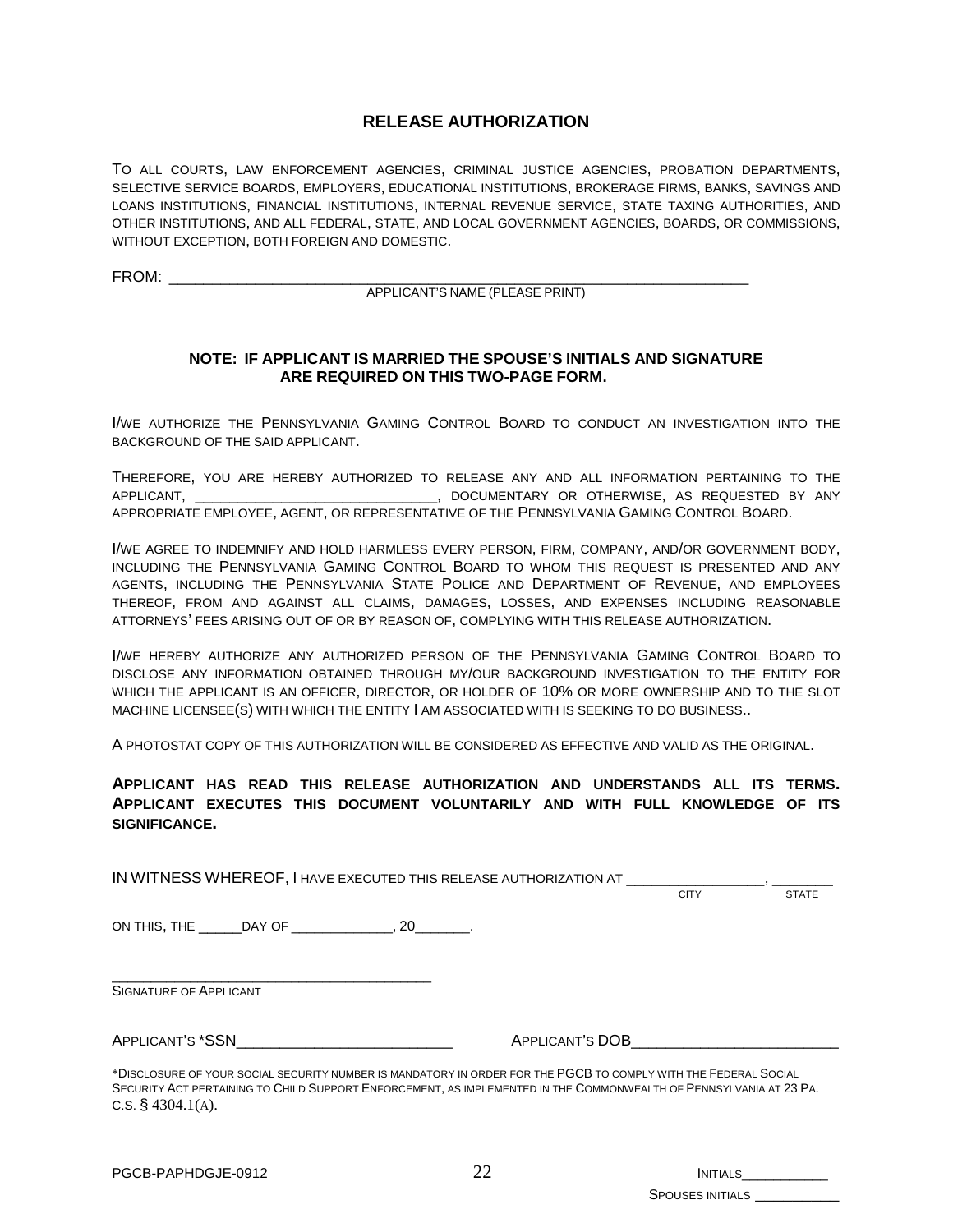| ________, PERSONALLY APPEARED<br>$\overline{\phantom{a}}$ STATE<br><b>COUNTY</b><br>__________, (KNOWN BY ME OR SATISFACTORILY PROVEN) TO BE THE PERSON WHOSE NAME IS<br><b>NOTARY PUBLIC</b><br><b>CITY</b><br><b>STATE</b><br><b>STATE</b><br><b>COUNTY</b><br>____________________, (KNOWN BY ME OR SATISFACTORILY PROVEN) TO BE THE PERSON WHOSE<br><b>NOTARY PUBLIC</b>          | ON THIS, THE _________ DAY OF ____________________, 20______, BEFORE ME, THE SUBSCRIBER, A NOTARY |  |  |        |
|---------------------------------------------------------------------------------------------------------------------------------------------------------------------------------------------------------------------------------------------------------------------------------------------------------------------------------------------------------------------------------------|---------------------------------------------------------------------------------------------------|--|--|--------|
| BY ________________________________(NAME OF AGENT), PA. GAMING CONTROL BOARD.                                                                                                                                                                                                                                                                                                         |                                                                                                   |  |  |        |
| THE PURPOSE HEREIN CONTAINED.                                                                                                                                                                                                                                                                                                                                                         |                                                                                                   |  |  |        |
|                                                                                                                                                                                                                                                                                                                                                                                       |                                                                                                   |  |  |        |
| SUBSCRIBED TO IN THIS RELEASE AUTHORIZATION, AND ACKNOWLEDGED THAT THEY EXECUTED THE SAME FOR<br>IN WITNESS WHEREOF, I HEREUNTO SET MY HAND AND OFFICIAL SEAL.                                                                                                                                                                                                                        |                                                                                                   |  |  |        |
|                                                                                                                                                                                                                                                                                                                                                                                       |                                                                                                   |  |  |        |
|                                                                                                                                                                                                                                                                                                                                                                                       |                                                                                                   |  |  |        |
|                                                                                                                                                                                                                                                                                                                                                                                       |                                                                                                   |  |  |        |
|                                                                                                                                                                                                                                                                                                                                                                                       |                                                                                                   |  |  |        |
| IN WITNESS WHEREOF, I HAVE EXECUTED THIS RELEASE AUTHORIZATION AT ________<br>ON THIS, THE ______DAY OF _____________________, 20________.<br>SIGNATURE APPLICANT'S SPOUSE<br>NAME IS SUBSCRIBED TO IN THIS RELEASE AUTHORIZATION, AND ACKNOWLEDGED THAT THEY EXECUTED THE SAME<br>FOR THE PURPOSE HEREIN CONTAINED.<br>IN WITNESS WHEREOF, I HEREUNTO SET MY HAND AND OFFICIAL SEAL. |                                                                                                   |  |  |        |
|                                                                                                                                                                                                                                                                                                                                                                                       |                                                                                                   |  |  |        |
|                                                                                                                                                                                                                                                                                                                                                                                       |                                                                                                   |  |  |        |
|                                                                                                                                                                                                                                                                                                                                                                                       |                                                                                                   |  |  |        |
|                                                                                                                                                                                                                                                                                                                                                                                       |                                                                                                   |  |  |        |
|                                                                                                                                                                                                                                                                                                                                                                                       |                                                                                                   |  |  |        |
|                                                                                                                                                                                                                                                                                                                                                                                       |                                                                                                   |  |  |        |
|                                                                                                                                                                                                                                                                                                                                                                                       |                                                                                                   |  |  |        |
|                                                                                                                                                                                                                                                                                                                                                                                       |                                                                                                   |  |  |        |
|                                                                                                                                                                                                                                                                                                                                                                                       |                                                                                                   |  |  |        |
|                                                                                                                                                                                                                                                                                                                                                                                       |                                                                                                   |  |  |        |
|                                                                                                                                                                                                                                                                                                                                                                                       |                                                                                                   |  |  |        |
|                                                                                                                                                                                                                                                                                                                                                                                       |                                                                                                   |  |  |        |
|                                                                                                                                                                                                                                                                                                                                                                                       |                                                                                                   |  |  |        |
|                                                                                                                                                                                                                                                                                                                                                                                       |                                                                                                   |  |  |        |
|                                                                                                                                                                                                                                                                                                                                                                                       |                                                                                                   |  |  |        |
|                                                                                                                                                                                                                                                                                                                                                                                       |                                                                                                   |  |  | (DATE) |
|                                                                                                                                                                                                                                                                                                                                                                                       |                                                                                                   |  |  |        |
|                                                                                                                                                                                                                                                                                                                                                                                       |                                                                                                   |  |  |        |
| *DISCLOSURE OF YOUR SOCIAL SECURITY NUMBER IS MANDATORY IN ORDER FOR THE PGCB TO COMPLY WITH THE FEDERAL SOCIAL<br>SECURITY ACT PERTAINING TO CHILD SUPPORT ENFORCEMENT, AS IMPLEMENTED IN THE COMMONWEALTH OF PENNSYLVANIA AT 23 PA.                                                                                                                                                 |                                                                                                   |  |  |        |

C.S. § 4304.1(A).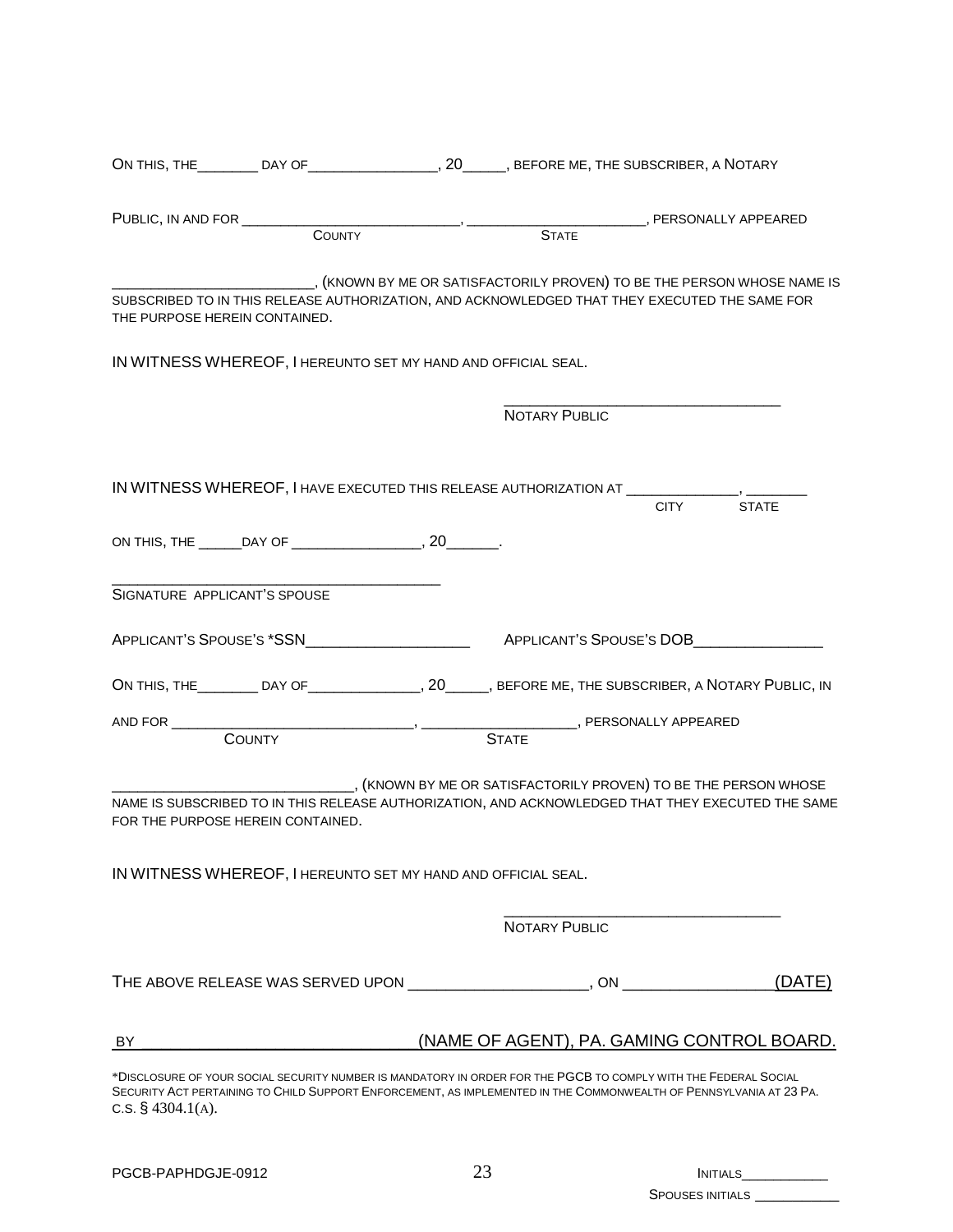# **PENNSYLVANIA GAMING CONTROL BOARD STATEMENT OF CONDITIONS**

I LETTING AND LOCAL THE LARGET AND STIPULATE TO THE LARGET AND STIPULATE TO THE FOLLOWING CONDITIONS ISSUED TO ME BY THE PENNSYLVANIA GAMING CONTROL BOARD ("BOARD") PURSUANT TO THE ACT OF JULY 5, 2004 (P.L. 572, NO. 71) KNOWN AS THE PENNSYLVANIA RACE HORSE DEVELOPMENT AND GAMING ACT, 4 PA. C.S. §§ 1101 ET SEQ. MORE PARTICULARLY, I EXPRESSLY ACCEPT, AGREE AND STIPULATE THAT I WILL ABIDE BY THE FOLLOWING CONDITIONS:

- 1. TO AT ALL TIMES COMPLY WITH ALL PROVISIONS OF THE PENNSYLVANIA RACE HORSE DEVELOPMENT AND GAMING ACT ("ACT") AND ANY RULES, REGULATIONS, TECHNICAL STANDARDS OR ORDERS IN EFFECT AS OF THIS DATE OR LATER AMENDED OR PROMULGATED BY THE BOARD.
- 2. TO AT ALL TIMES ACKNOWLEDGE AND AGREE THAT ANY LICENSE, PERMIT, REGISTRATION OR FINDING OF QUALIFICATION ISSUED OR AWARDED TO ME BY THE BOARD IS A NON-TRANSFERABLE PRIVILEGE TO ENGAGE IN ACTIVITIES REGULATED BY THE BOARD.
- 3. TO AT ALL TIMES ACKNOWLEDGE AND AGREE THAT ANY REVOCATION OF A LICENSE, PERMIT, REGISTRATION OR FINDING OF QUALIFICATION ISSUED OR AWARDED TO ME BY THE BOARD PROHIBITS ME FROM REAPPLYING FOR A LICENSE, PERMIT, REGISTRATION OR QUALIFICATION FOR A PERIOD OF FIVE (5) YEARS.
- 4. TO AT ALL TIMES ACKNOWLEDGE AND AGREE THAT THE CREDENTIAL ISSUED TO ME IN CONNECTION WITH MY LICENSE, PERMIT, REGISTRATION OR QUALIFICATION IS PROPERTY OF THE BOARD AND MUST BE SURRENDERED UPON REQUEST.
- 5. TO PROMPTLY REIMBURSE THE BOARD FOR ALL COSTS ASSOCIATED WITH ANY BACKGROUND OR OTHER INVESTIGATION CONDUCTED IN CONNECTION WITH MY APPLICATION, AND TO PROMPTLY PAY ANY OTHER FINE, FEE, SANCTION OR ASSESSMENT IMPOSED BY THE BOARD OR THE DEPARTMENT OF REVENUE. (NOTE: COSTS ASSOCIATED WITH THE BACKGROUND OR OTHER INVESTIGATION CONDUCTED IN CONNECTION WITH YOUR APPLICATION, INCLUDING THE APPLICATION FEE, MAY HAVE BEEN PAID BY YOUR EMPLOYER. ASK YOUR EMPLOYER ABOUT ANY COSTS THAT MAY BE YOUR RESPONSIBILITY.)
- 6. TO ENSURE AT ALL TIMES THAT INFORMATION PROVIDED TO THE BOARD BY ME IN MY APPLICATION AND SUPPLEMENTAL INFORMATION IS TRUE AND CORRECT, AND TO IMMEDIATELY NOTIFY THE BOARD UPON KNOWING OR SUSPECTING THAT ANY FALSE OR MISLEADING INFORMATION MAY HAVE BEEN PROVIDED TO THE BOARD, OR THAT REQUIRED OR RELEVANT INFORMATION WAS OMITTED.
- 7. TO IMMEDIATELY NOTIFY THE BOARD UPON MY CHARGING, INDICTMENT OR CONVICTION FOR ANY FELONY OR GAMBLING OFFENSE, AND UPON CONVICTION, TO CAUSE THE WITHDRAWAL OF ANY PENDING APPLICATION FILED BY ME OR ON MY BEHALF.
- 8. TO IMMEDIATELY NOTIFY THE BOARD UPON LEARNING OF ANY INQUIRY OR INVESTIGATION BY ANY REGULATORY AGENCY OR SELF-REGULATORY ORGANIZATION OR OF ANY ACTION FILED BY ANY GOVERNMENTAL AUTHORITY AGAINST ME.
- 9. TO ENSURE THAT AT ALL TIMES, I MEET AND MAINTAIN THE SUITABILITY REQUIREMENTS OF THE ACT, INCLUDING BUT NOT LIMITED TO THOSE RELATING TO GOOD CHARACTER, HONESTY AND INTEGRITY.
- 10. IN ADDITION TO ANY NOTIFICATION AND ACTION REQUIRED BY CONDITION 8, TO ENSURE THAT I COMPLY WITH ALL OF THE FOLLOWING:
	- a. PROVIDE ANY REQUESTED ASSISTANCE OR INFORMATION REQUIRED BY THE BOARD, THE PENNSYLVANIA DEPARTMENT OF REVENUE, OR THE PENNSYLVANIA STATE POLICE AND COOPERATE IN ANY INQUIRY, INVESTIGATION OR HEARING.
	- b. INFORM THE BOARD OF ANY ACTIONS WHICH I KNOW OR SUSPECT CONSTITUTE A VIOLATION OF THE ACT OR ANY RULES, REGULATIONS, TECHNICAL STANDARDS OR ORDERS IN EFFECT AS OF THIS DATE OR LATER AMENDED OR PROMULGATED BY THE BOARD.